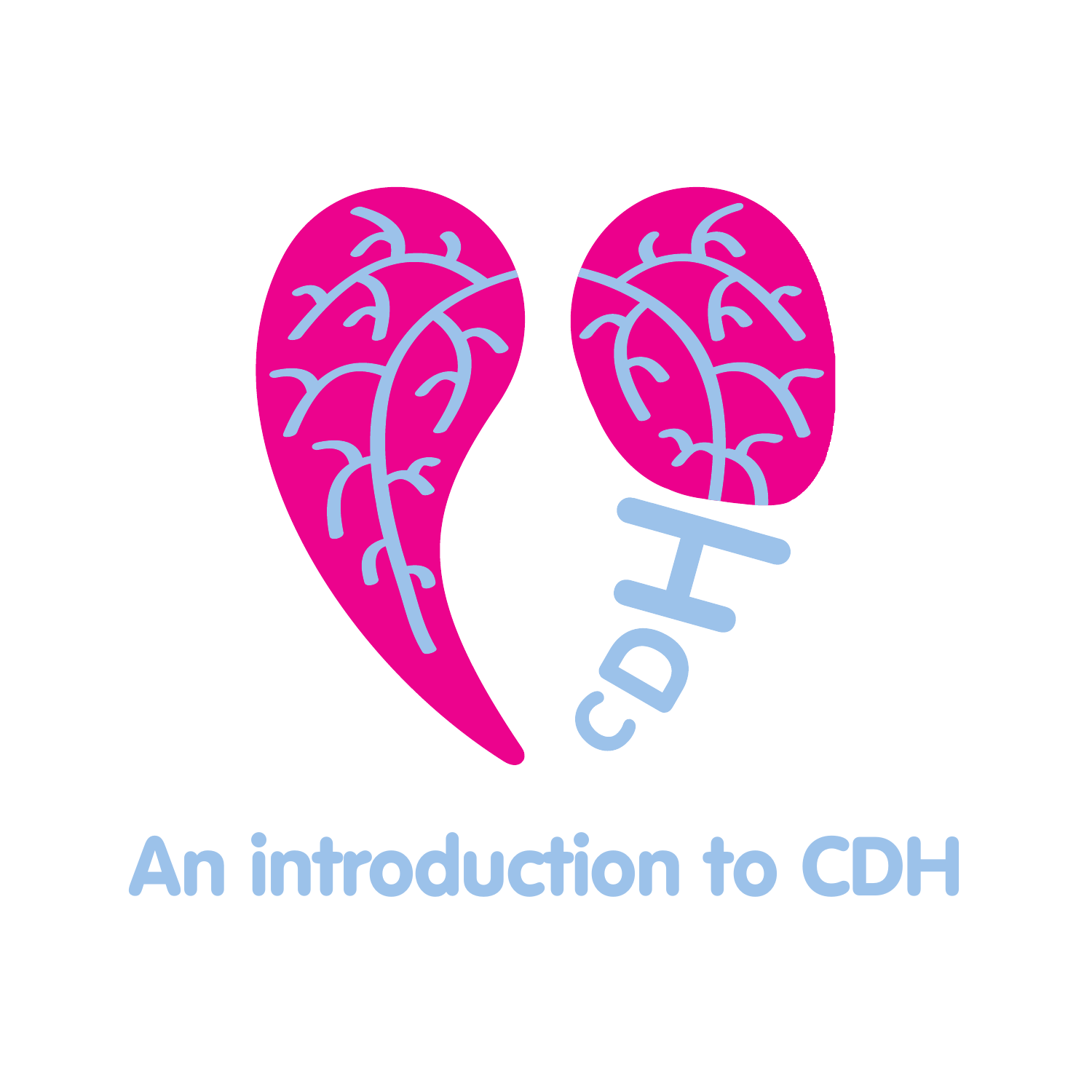This information booklet has been produced by CDH UK, a registered charity offering support to anyone affected by CDH. The following information is to provide the reader with an insight into CDH.

We would like to thank the following people for their time, input and help in making this booklet possible.

Beverley Power Brenda Lane Donna Fahey The CDH UK Committee Dr P Chetcuti FRCPCH - Consultant Paediatrician The Chase Creative Consultants Aspen Marketing & Design Ltd

Disclaimer: Whilst every effort has been made to ensure the accuracy of the information contained within this booklet, it is not intended to replace or substitute the views or information provided by the person responsible for the medical care of any individual.

Printed: April 2022 Version 6.

No part of this publication may be reproduced, or transmitted, in any form or by any means without the prior permission of CDH UK.

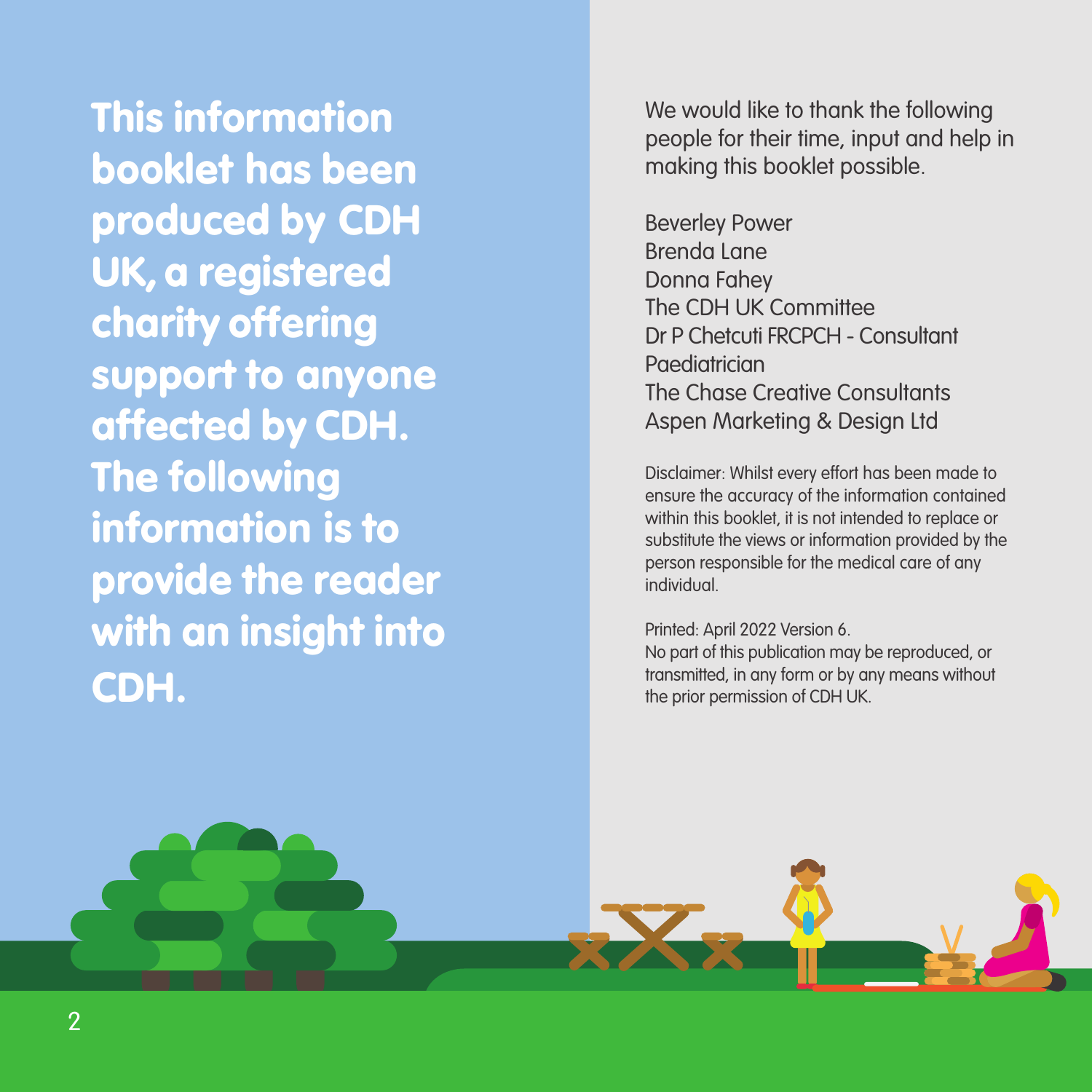To make navigating this brochure easier we have divided the content into the following areas, using separate colour page sections for each stage of your baby's early CDH journey.

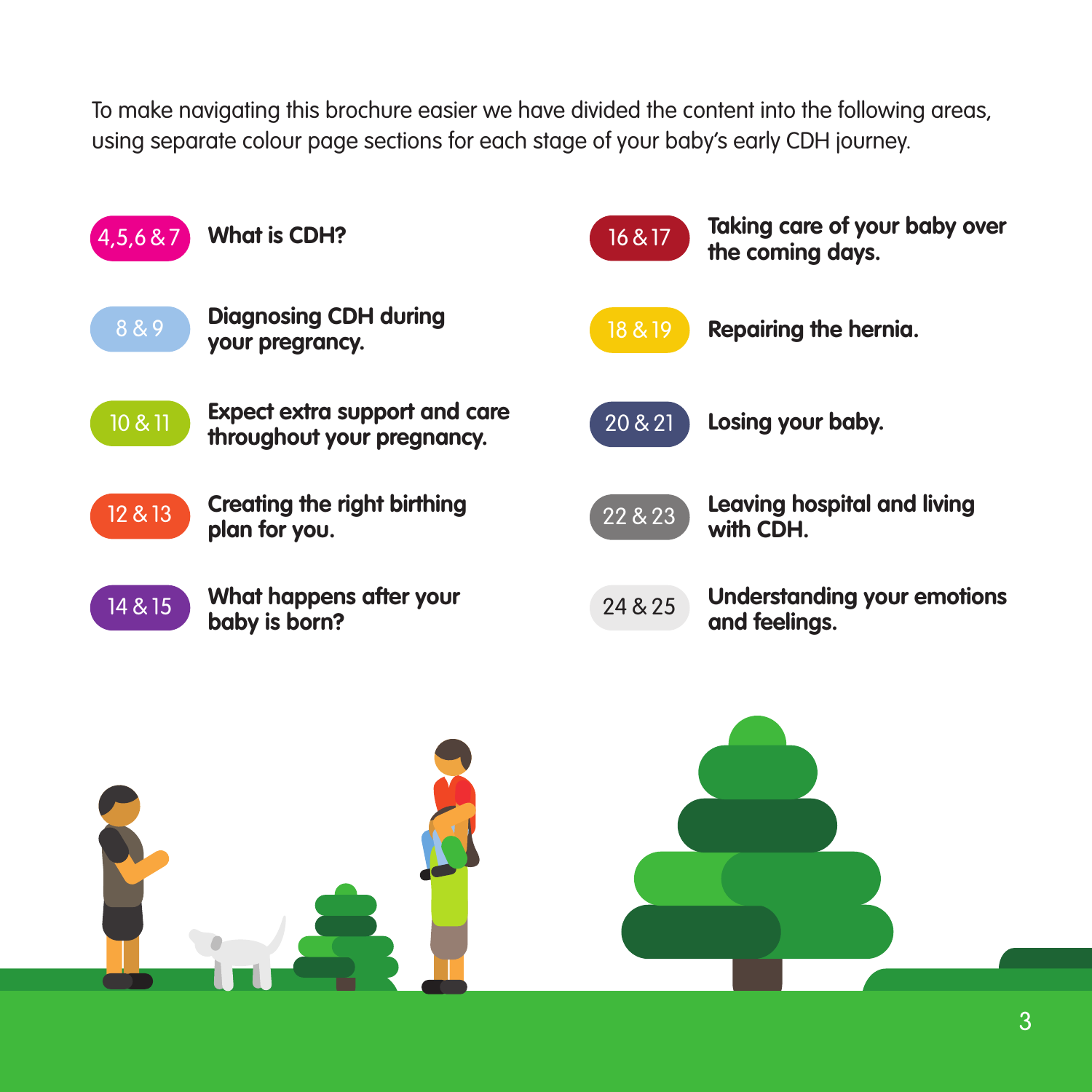

You may have never heard of CDH before. So here is a detailed description of what it is.

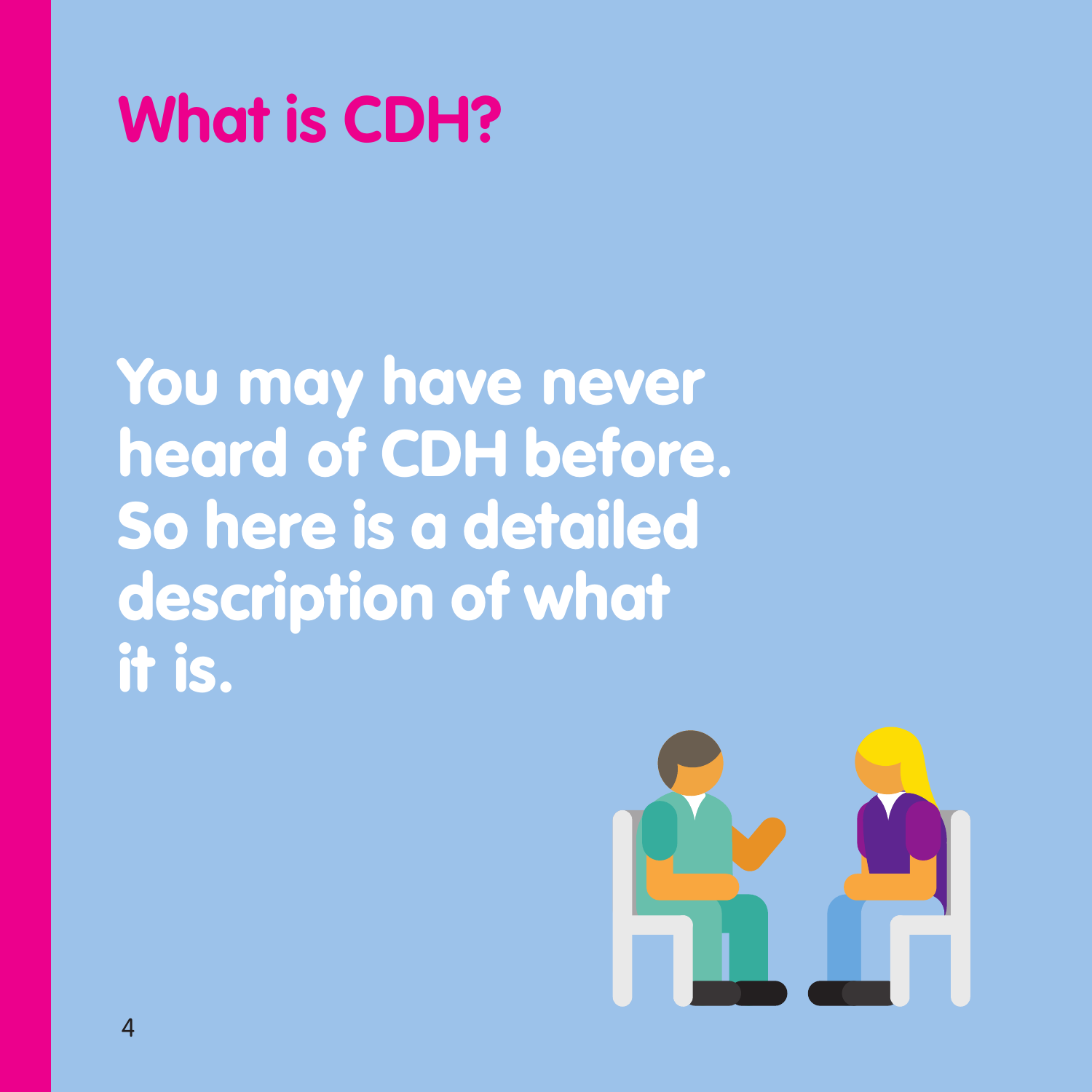CDH is the abbreviated name for Congenital Diaphragmatic Hernia. 'Congenital' simply means born with , 'Diaphragmatic' means of or affecting the diaphragm. The Diaphram is a thin sheet of muscle that helps us to breath and keeps our chest and stomach contents separate. It also has other functions such as helping to expel body waste such as poo and assisting in childbirth. It also prevents contents from our stomach escaping by putting pressure on the eosophagus. 'Hernia' is a general term used to describe a 'bulge' or 'protrusion' of an organ, (for example the stomach), through the structure or muscle that usually contains it.

CDH occurs in approximately 1 in 2500 births and accounts for around 8% of all major congenital abnormalities.

**CDH** is the abbreviation for Congenital **Diaphragmatic Hernia** 

There is no firm evidence that it occurs more in one particular sex. However, some studies have suggested that males are affected more than females with a ratio of 3:2. Familial clusters (running in families) have been observed in less than 2% of cases and the risk in future pregnancies is said to be 2%. There is currently no known cause or risk factor, but studies have suggested that it is probably multifactorial, meaning there may be a number of factors involved including environmental and genetic. The diaphragm normally develops in your unborn baby by around the 7-10 week gestation period of your baby's development and CDH occurs when the diaphragm fails to form correctly or fails to develop in your unborn baby. This allows the abdominal contents to rise up into the chest cavity, which prevents the lungs from developing properly. Depending at what stage in pregnancy the abdominal contents (also referred to as 'Viscera') herniated, how much, and the size of the hole in the Diaphragm, this will normally determine how much your unborn baby's lungs and other internal organs, such as the heart, have been affected.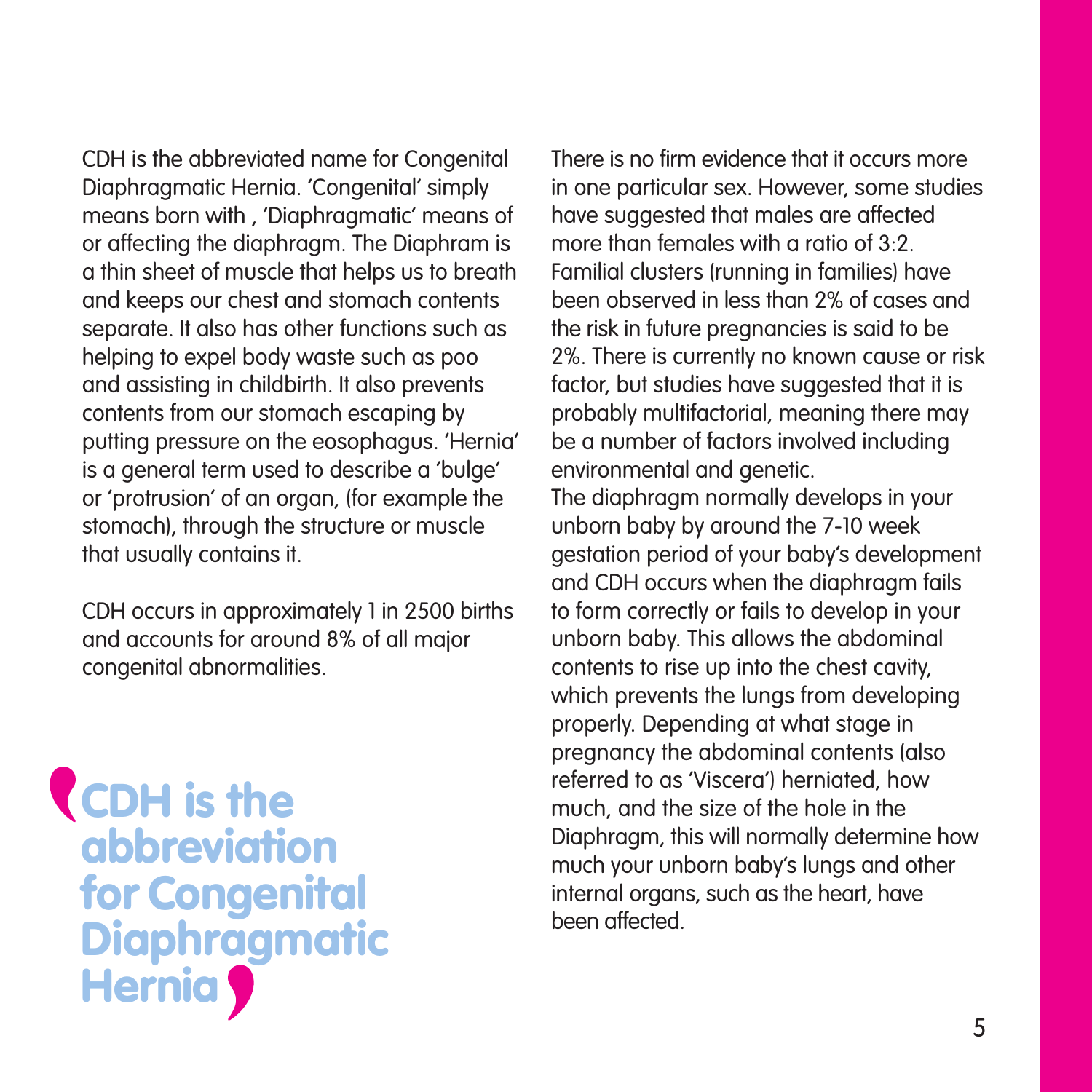The most common form is left-sided and accounts for around 85% of all cases 9



**A correctly formed abdomen**

There are different types of CDH and they can occur anywhere in the diaphragm. The most common type is Bochdalek which accounts for around 85% of diaphragmatic hernias and is usually on the left side. Morgagni hernias are less common and are found behind the sternum (breastbone) with most being slightly to the right side. Diaphragmatic eventration occurs when the diaphragm is still intact but is weak and abnormally high in the chest. Some Diaphragmatic Hernias are contained in a membrane called a hernia sac and are referred to as sac hernias.

In a left-sided hernia, varying amounts of abdominal contents can herniate, including small and large bowel, stomach, spleen and sometimes the liver. In right-sided hernias, it is usually only the large bowel and or liver

that herniates. Bilateral hernias are uncommon and as the term suggests; affects both sides. In most cases and particularly in left-sided hernias, the condition is isolated, which means that there are no other associated anomalies. Rarely, CDH is part of a chromosomal syndrome such as Edward's Syndrome (Trisomy 18), Patau's syndrome (Trisomy 13), Down's Syndrome (Trisomy 21) and Turner Syndrome (Monosomy X). A Karyotype test is usually offered and sometimes other genetic tests to confirm that the hernia is isolated. Other syndromes such as Cornelia De Lange and Fryn's syndrome have also been associated with CDH.

Other features of CDH can include variable degrees of Lung Hypoplasia (incomplete development of the lungs), Pulmonary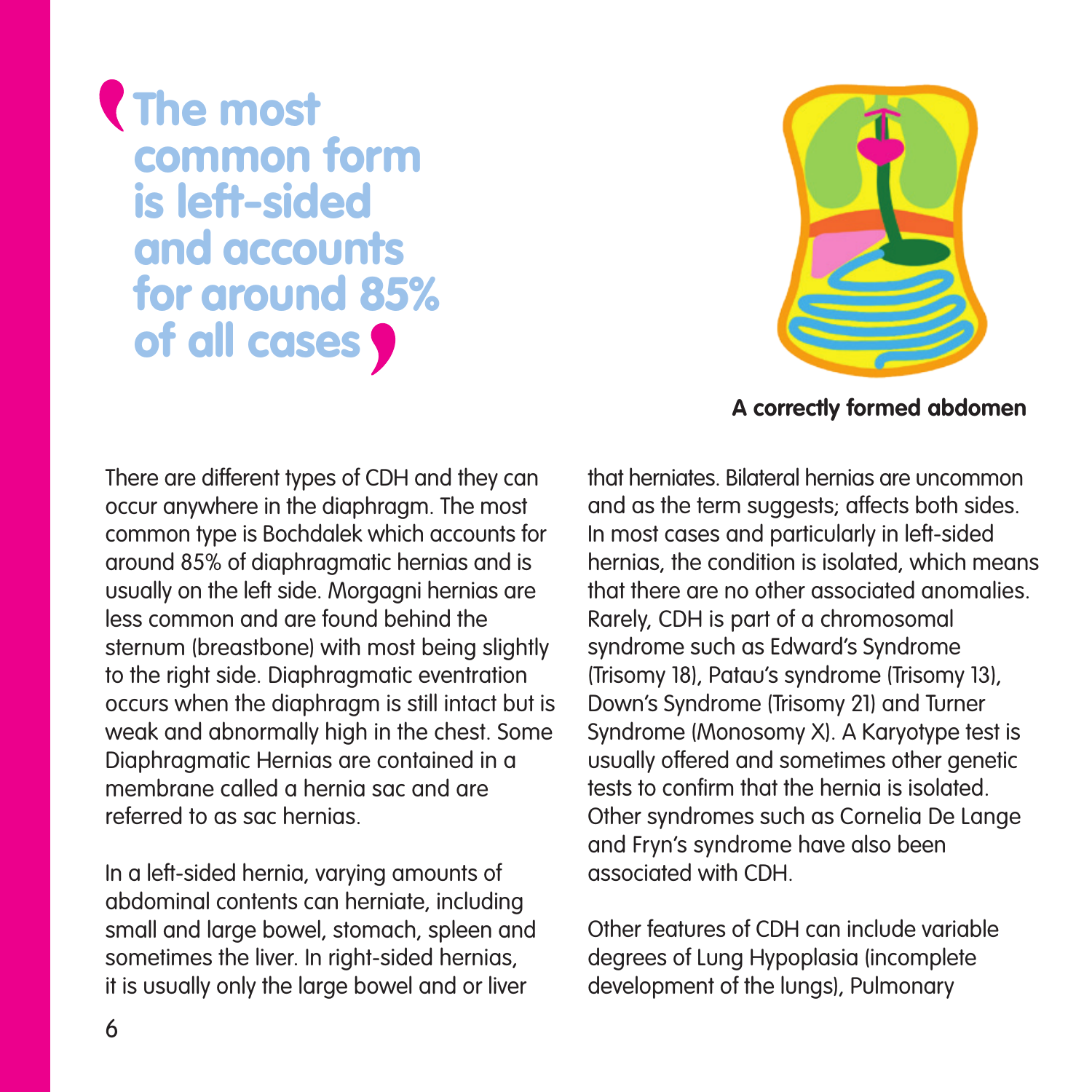Hypertension (increased pressure in the pulmonary arteries) and heart defects. These are often difficult to diagnose and confirm to what extent they are present until after your baby is born. Other malformations can occur and are mainly the cardiovascular (heart, lungs etc) genitourinary (kidneys, bladder etc) and gastrointestinal systems (stomach, bowel etc).

Currently the survival rate for babies diagnosed with CDH remains statistically at around 50% although some countries have higher or lower survival rates.

A measurement called LHR (lung to head ratio) is often used by Doctors as an indicator to help them to assess the outlook following a diagnosis and to assist them with planning the best management for your baby. This is taken during an ultrasound scan and your Doctor can explain this further to you. There are other indicators that may be used to assess your baby's outlook such as the size of the defect, when it was diagnosed, whether any liver is 'up', the position of the stomach and whether there are any other complications. It is helpful to remember though that as each case is different, each case warrants its own outlook; some babies with extremely good prospects before birth fail to do well and some babies with very little lung and a poor outlook will do extremely well.

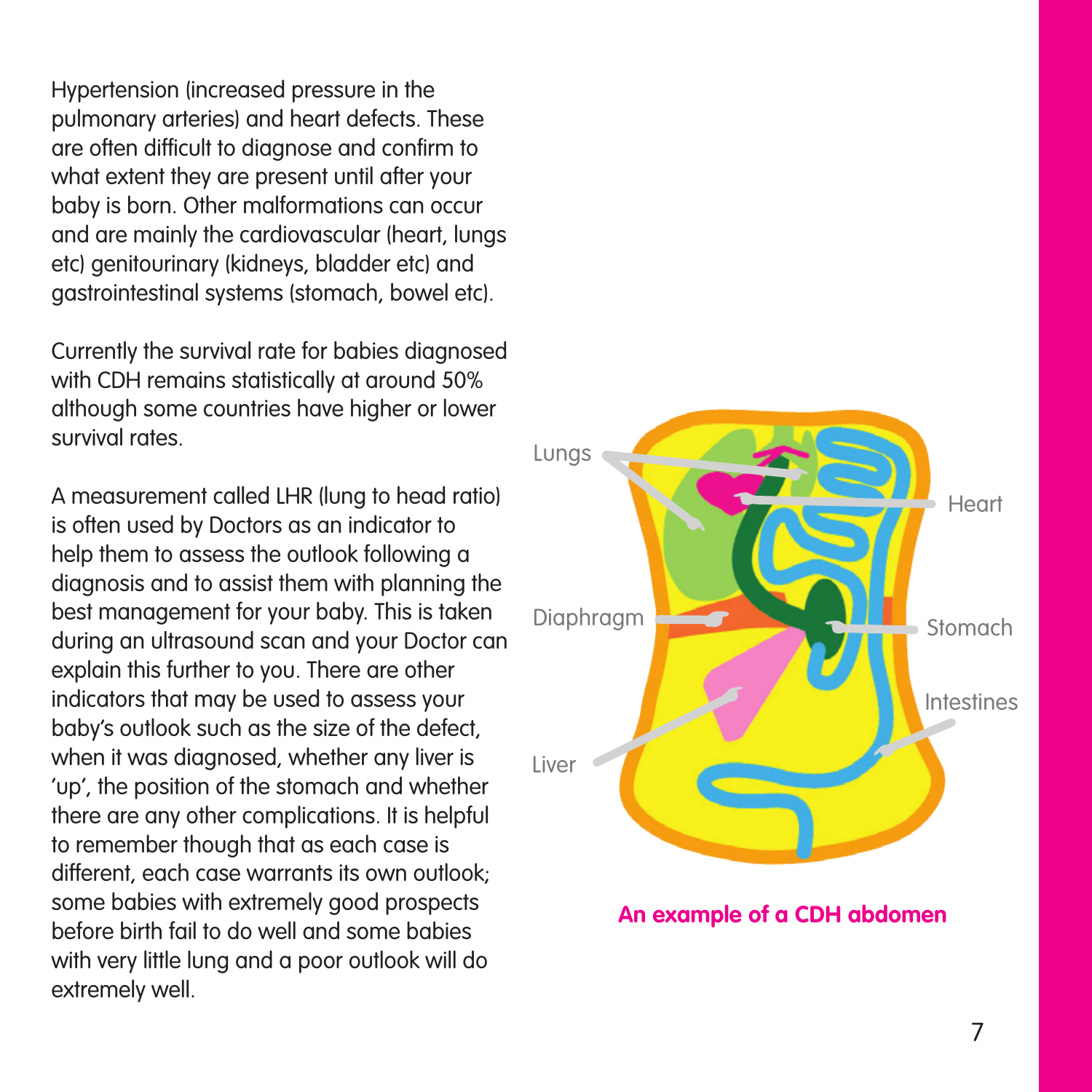## Diagnosing CDH during your pregnancy.

CDH is commonly diagnosed at the routine 20 week scan and sometimes as early as the 12 week routine scan. It is however, possible for your baby to be diagnosed with CDH at any point after the 12 week scan right up until the final weeks of pregnancy and even after your baby is born.

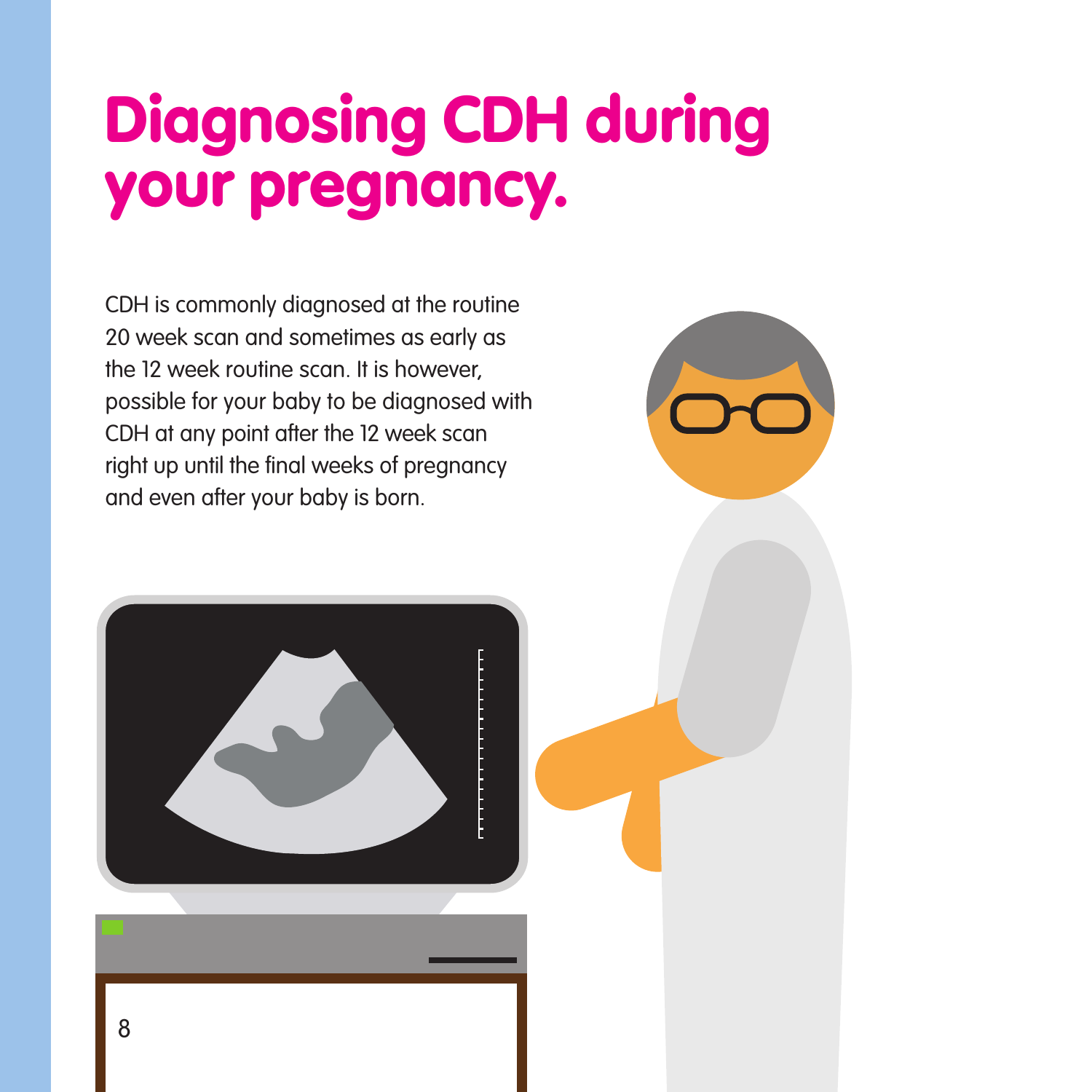It is picked up by the person carrying out the scan (sonographer) when it appears organs are not where they should normally be, or there is something unusual about the scan. You will then be invited to attend another scan session to have the diagnosis confirmed.

#### Below are some of the signs that may be picked up on a scan:

- **Abdominal contents (such as the stomach)** are noticed in the chest cavity where the lungs are positioned, or if the lung/lungs appear abnormal in size, shape or position.
- When there is difficulty picking up an image of your baby's heart.
- **If the heart is pushed over to the left or** right (mediastinal shift).
- Polyhydramnios, which is an increase of amniotic fluid surrounding your baby.

CDH can sometimes be associated with a chromosomal disorder (although this is rare), such as Edwards Syndrome, Fryn's syndrome and Cornelia-de-Lange syndrome to name a few. This would be confirmed by carrying out a Karyotype test, which is done by testing the amniotic fluid surrounding your baby. The procedure to obtain a sample of amniotic fluid for this test is called an amniocentesis. You may also be offered other genetic tests.

Occasionally CDH is not picked up during routine scans and is diagnosed shortly after birth.

Extremely rarely CDH is diagnosed later in life during routine medical check ups or procedures, or following further herniation of abdominal contents.

The risk of CDH in future pregnancies is extremely low and is given as a 2% risk. You can ask to be referred to a Genetic counsellor to discuss this small increased risk.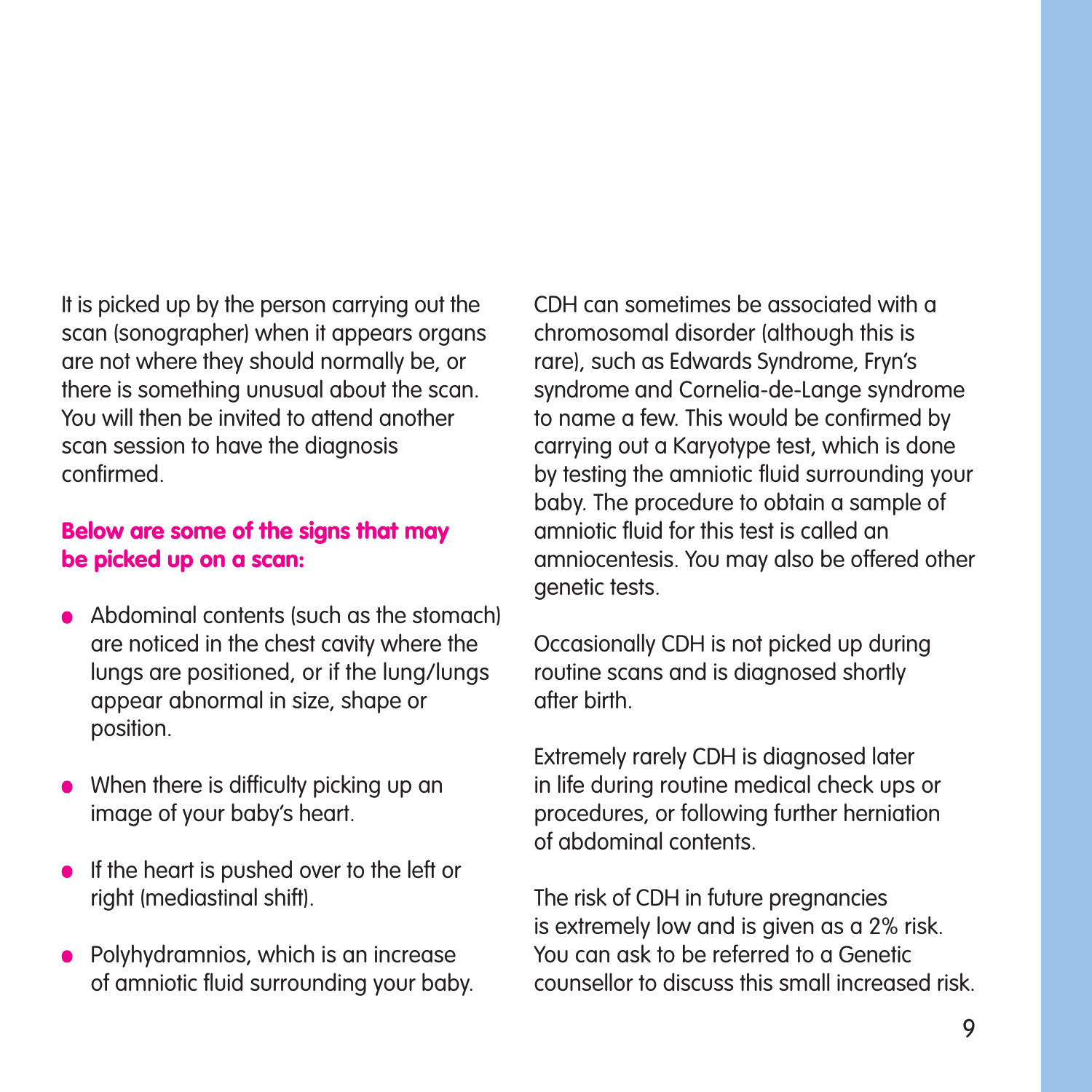### Expect extra support and care throughout your pregnancy.

Throughout your pregnancy you can expect to be more closely monitored. Some of the things you can expect are:

- Extra ante-natal appointments to closely monitor the pregnancy and your baby. This may involve a referral to a local Fetal Medicine unit.
- MRI (Magnetic Resonance Imaging) to attempt to obtain the size and volume of your baby's lungs, which may provide the Doctors with additional information to prepare for your baby's arrival.
- Amniocentesis to check for chromosomal abnormalities, because rarely CDH is associated with other syndromes. It is entirely your choice whether you opt for this test, and if you feel you do not want to have this procedure carried out discuss this with your Doctor.
- A referral to a tertiary centre, which is a specialist centre within a hospital that has the experience to look after your baby during your pregnancy and after he or she is born. Whilst your local hospital will try to ensure that the hospital they refer you to is as close to where you live as possible, it is not always the case and can sometimes mean you may have long distances to travel.
- The opportunity to meet with the medical team who will be caring for you and your baby during and after the birth. This may include a neonatologist (newborn baby doctor), Paediatrician (doctor who specialises in caring for babies and children), a paediatric Surgeon (a doctor who specialises in carrying out surgery on babies and children), a consultant Radiologist (a Doctor specialising in x-raying, scanning and MRI scanning) and a Fetal medicine specialist (a doctor who specialises in caring for unborn babies and pregnant women).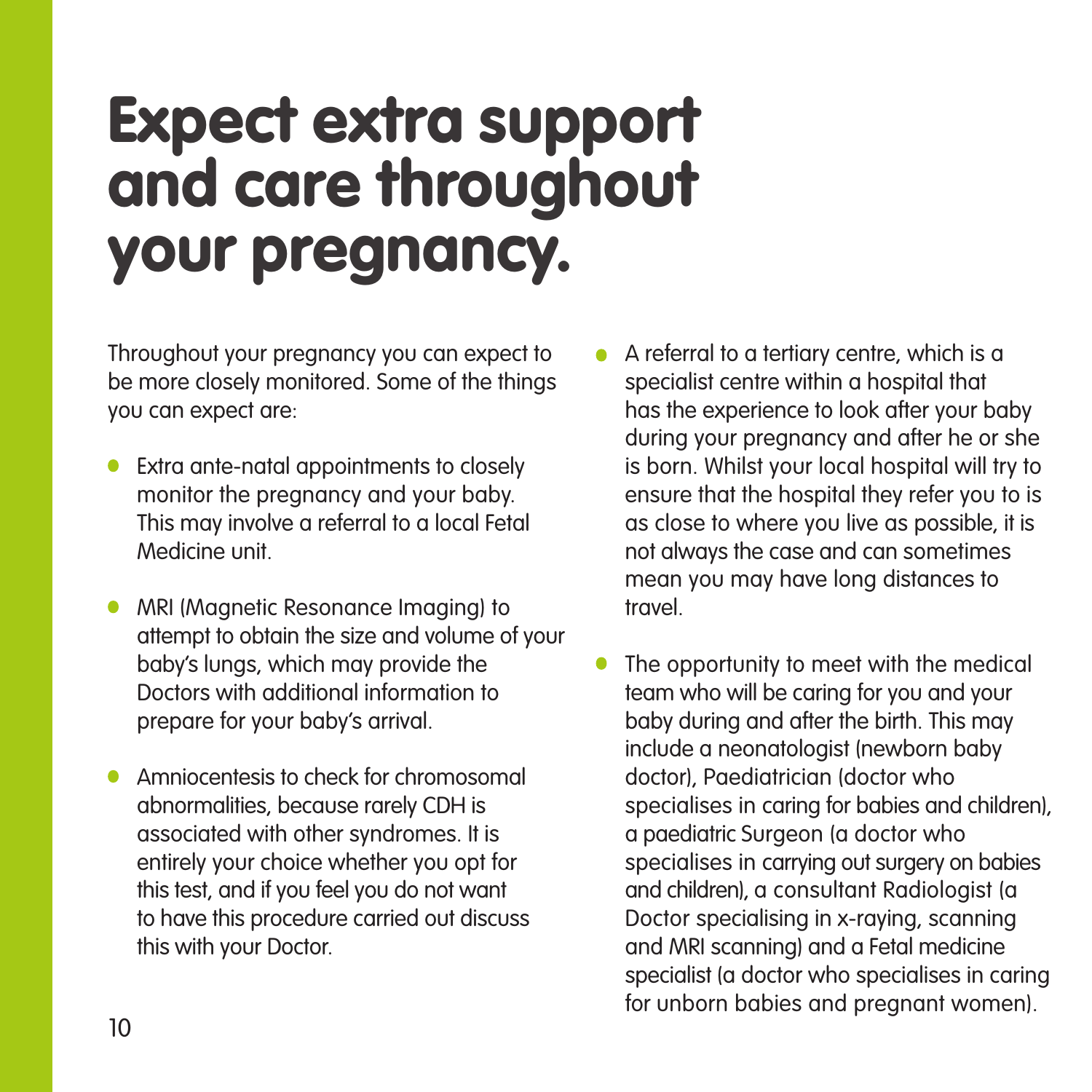

- You may be given the opportunity to have a look around the neo-natal intensive care unit (NICU) so that you know what to expect when your baby arrives.
- If the centre you are referred to has trained counsellors, you may be offered a counselling service. If in doubt ask the Doctor responsible for managing your care.

Please be aware that not all of the above may apply to your individual care plan.

Your pregnancy should progress normally from a physical and general health point of view. You may however, develop Polyhydramnios during the pregnancy, which is an increase in amniotic fluid surrounding your baby. This will be monitored by the person carrying out your scans and the person responsible for looking after you throughout your pregnancy, such as a consultant obstetrician or Fetal medicine specialist. If the fluid increases too much and you feel uncomfortable, or the doctor feels it necessary, the excess fluid will be drained from around your baby. This is carried out by local anaesthetic and whilst it may be uncomfortable, it should not be painful and your Doctor will explain the procedure fully in advance.

A procedure called FETO (Fetal Endoscopic Trachael Occlusion) may be offered in some countries and in some cases of CDH. This involves the placement of a balloon into your baby's windpipe to attempt to improve the development of the lungs whilst your baby is growing in the womb. FETO is classed as a minimally invasive procedure carried out by a specialist medical team, but is not without risk. The procedure is currently only carried out in a couple of UK hospitals. Some evidence gained during two separate randomised controlled trials shows that FETO in severe left sided CDH resulted in significant chance of survival. There is a certain criteria required for this procedure and your Doctor can explain what this is.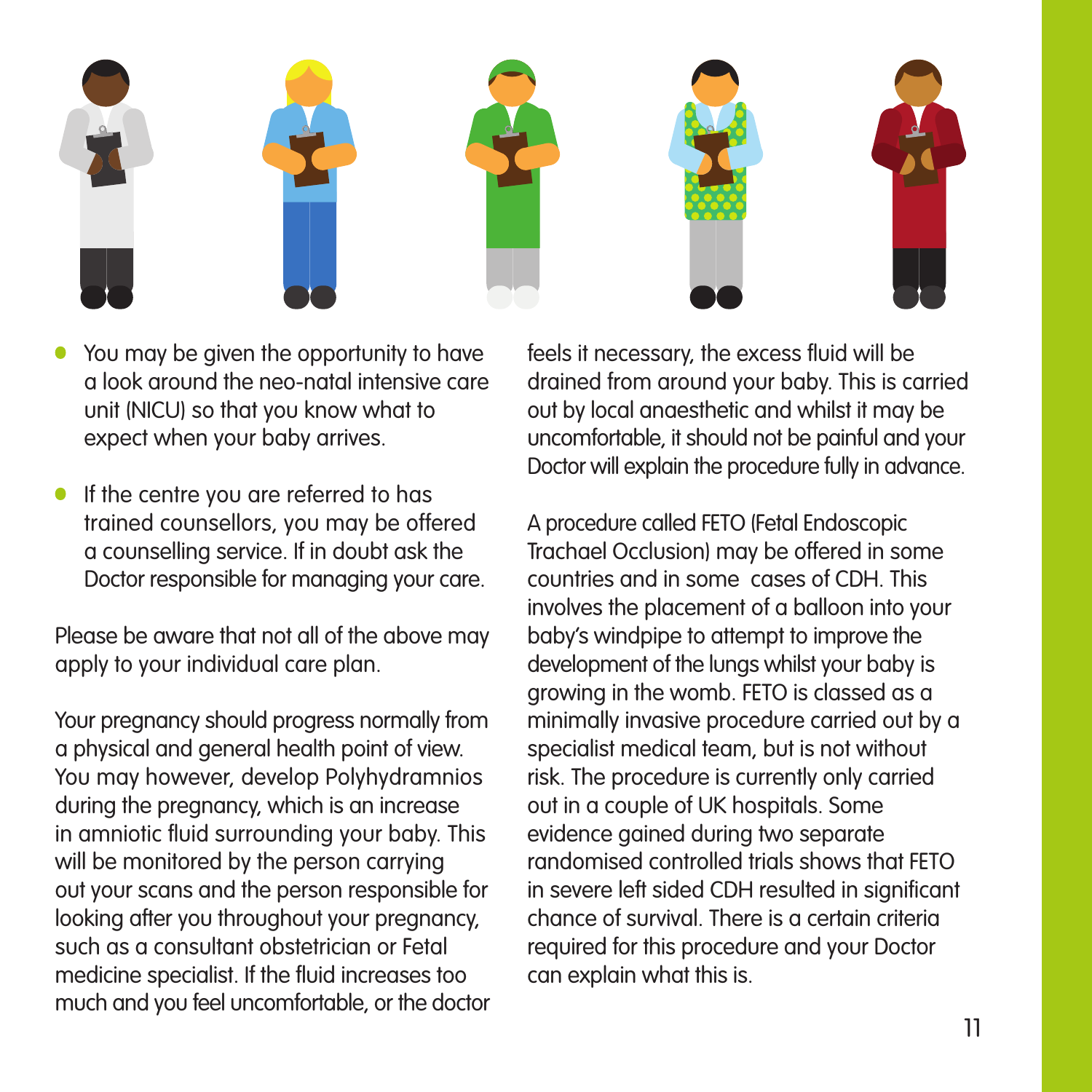## Creating the right birthing plan for you.

It is normal for the birth to be planned in advance, so you may be given a set date for the birth of your baby, this can be anything from 37 week gestation onwards and your doctor should discuss this with you before you approach the end of your pregnancy. This usually involves inducing the birth to ensure your baby arrives on the date planned and at the Tertiary Centre.

This ensures that all of the medical team involved are present at the birth and that there is an available cot in NICU for when your baby arrives. Do not be surprised if the planned date is changed, as sometimes other emergencies in the department arise or cots are unavailable.

If everything is going well with you and your

baby the Doctor will probably arrange the induction for as near to 40 weeks (full term) as possible.

During pregnancy, a member of the medical team will discuss with you what is going to happen when your baby is born and will encourage you to ask as many questions as you need.

You can be expected to deliver your baby normally and be offered pain relief choices, however, if things are not progressing or if your baby is distressed you may require a caesarean section (C-section). Both you and your baby will be monitored extremely closely during your labour and because of this you may find that you are unable to move around and are restricted as to your birthing options.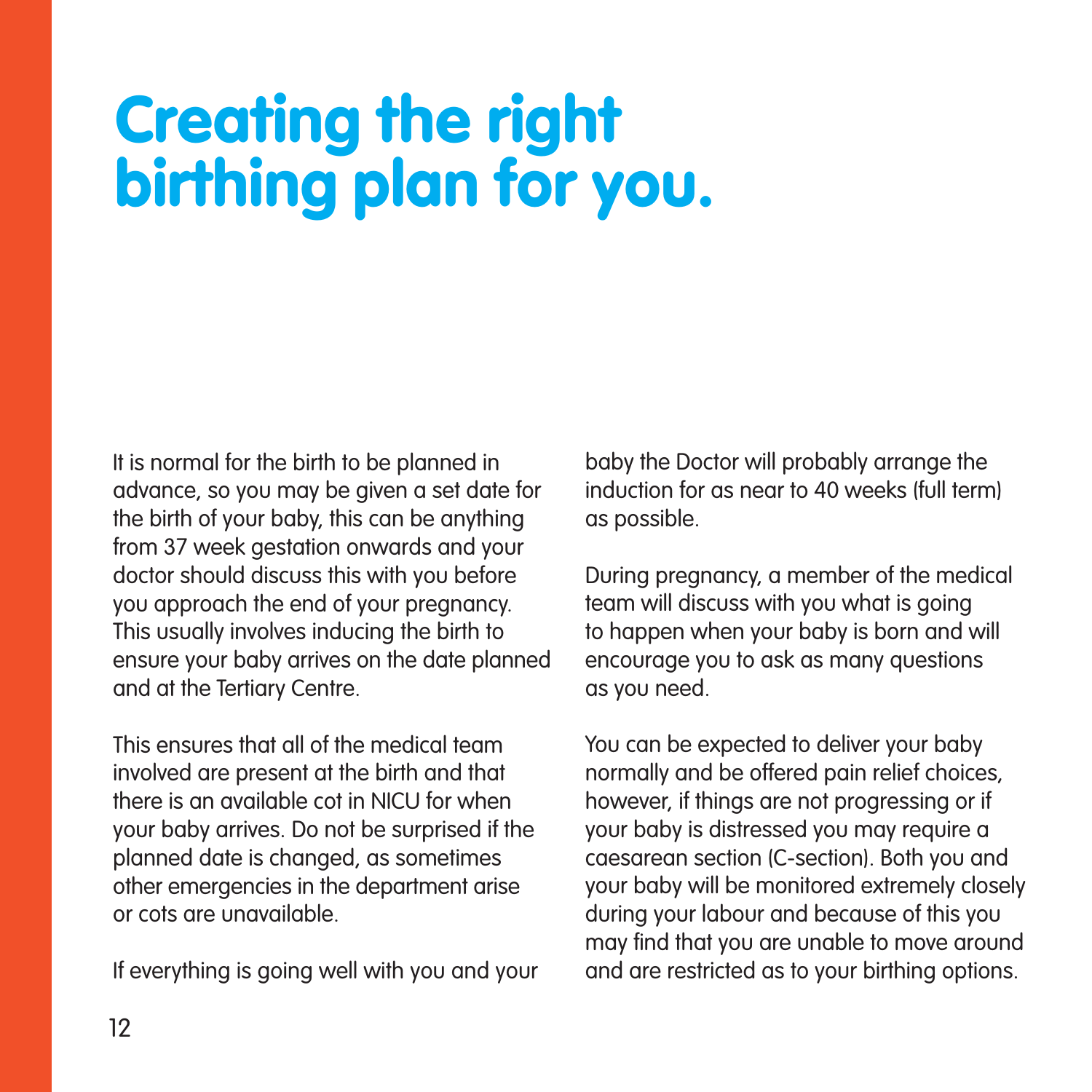#### Your labour will be planned to the greatest detail to make sure all the medical and support team are present at birth 9

You can discuss this with your Doctor or Midwife, who will tell you exactly what you can expect and what your choices are.

Occasionally, things don't go according to plan and your baby arrives sooner than expected. In this situation you will normally be admitted to your local hospital, who will then arrange for the appropriate plan of action. They should usually have been informed of your case by the tertiary centre, so they'll know exactly what to expect.

After your baby is born, he or she will be transported by a specialist neo-natal team by ambulance to a tertiary centre with an available cot. Depending on how you are after the birth you should be able to go with your baby to the hospital.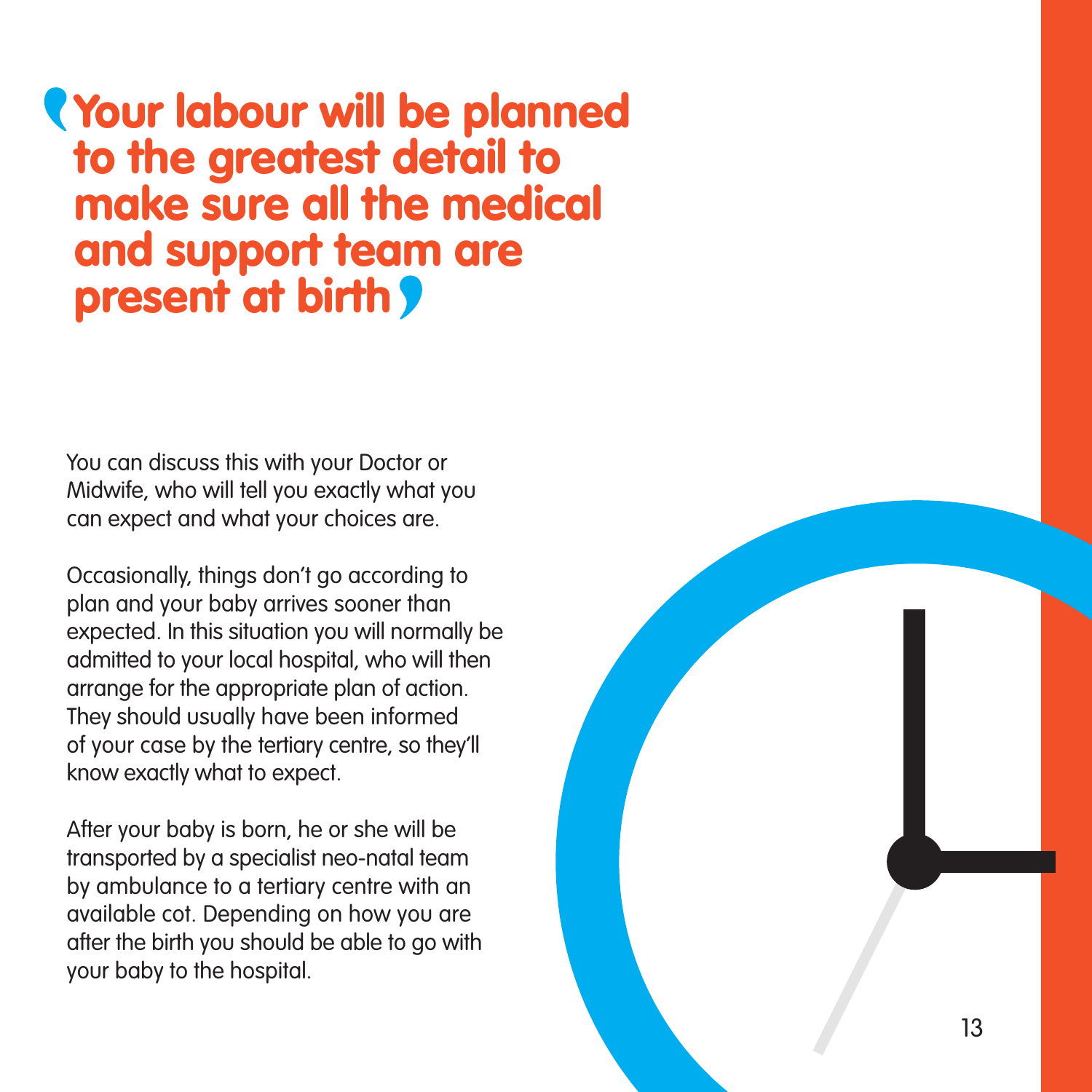### What happens after your baby is born?

When your baby is born you may notice that he or she may not cry, do not be alarmed by this, even babies without CDH may not cry. Sometimes they may have a bluish colouring to their skin (Cyanosis). Some Doctors prefer for babies not to cry, so that they are not using their underdeveloped lungs, which reduces the risk of damage to them. Likewise do not be surprised if they cry, this is also normal.

As soon as your baby is delivered, you can expect a lot of activity in the delivery room. The priority is for the Doctors to attend to your baby immediately and usually this involves intubating your baby, which is inserting a flexible tube into your baby's trachea (airway) via your baby's mouth, the insertion of an NG tube (naso-gastric tube)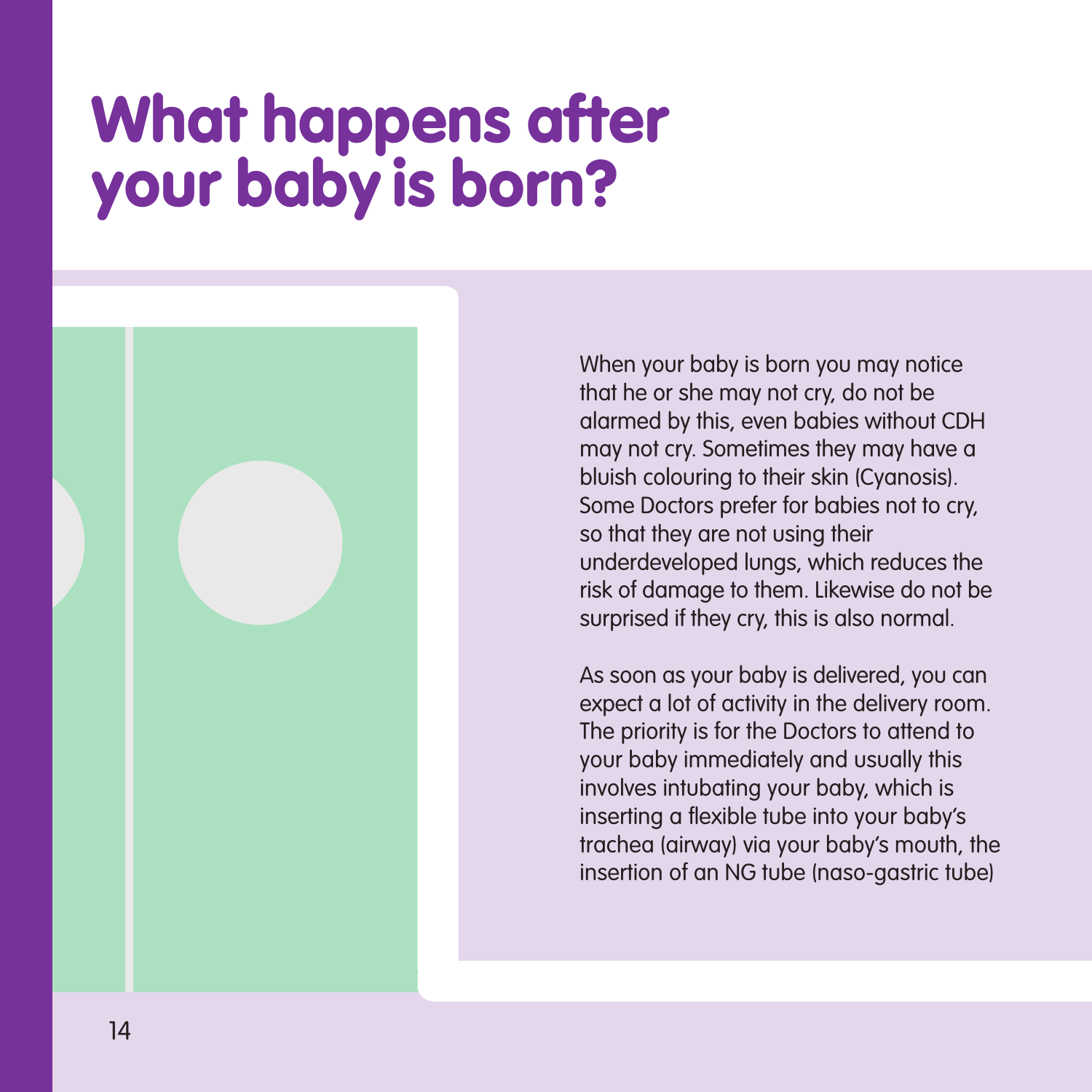### **The care immediately after birth is in both** your interest and your baby's interest

into your baby's stomach, to release any air, and administering medication to keep your baby still, sedated and comfortable.

This will be carried out as quickly as possible to stabilise your baby and support them. In addition to this your baby's apgar score will be taken and recorded, this is a series of observations undertaken at the birth to establish the condition of your baby and is carried out on all newborns. It is usually carried out at 1 minute after birth and 7 minutes after birth and offers useful information to the Doctors.

Sometimes your baby may require resuscitation immediately after birth if they are not breathing at all.

You may be able to hold your baby briefly after birth. Once he or she is stabilised in the delivery room, you may be offered a quick glance before they take your baby to NICU. It may then be a few hours before you can see your baby, because he or she has to be put onto the chosen ventilation equipment and will have to undergo a stabilisation period, x-rays, blood tests and other monitoring procedures.

Also, if you have encountered a difficult birth or had a C-section it may not be possible for you to be up and about until the Doctors are satisfied that you are well enough. This can be distressing, but be assured that this is in both your interest and your baby's interest and as soon as it is possible you will be able to see your baby.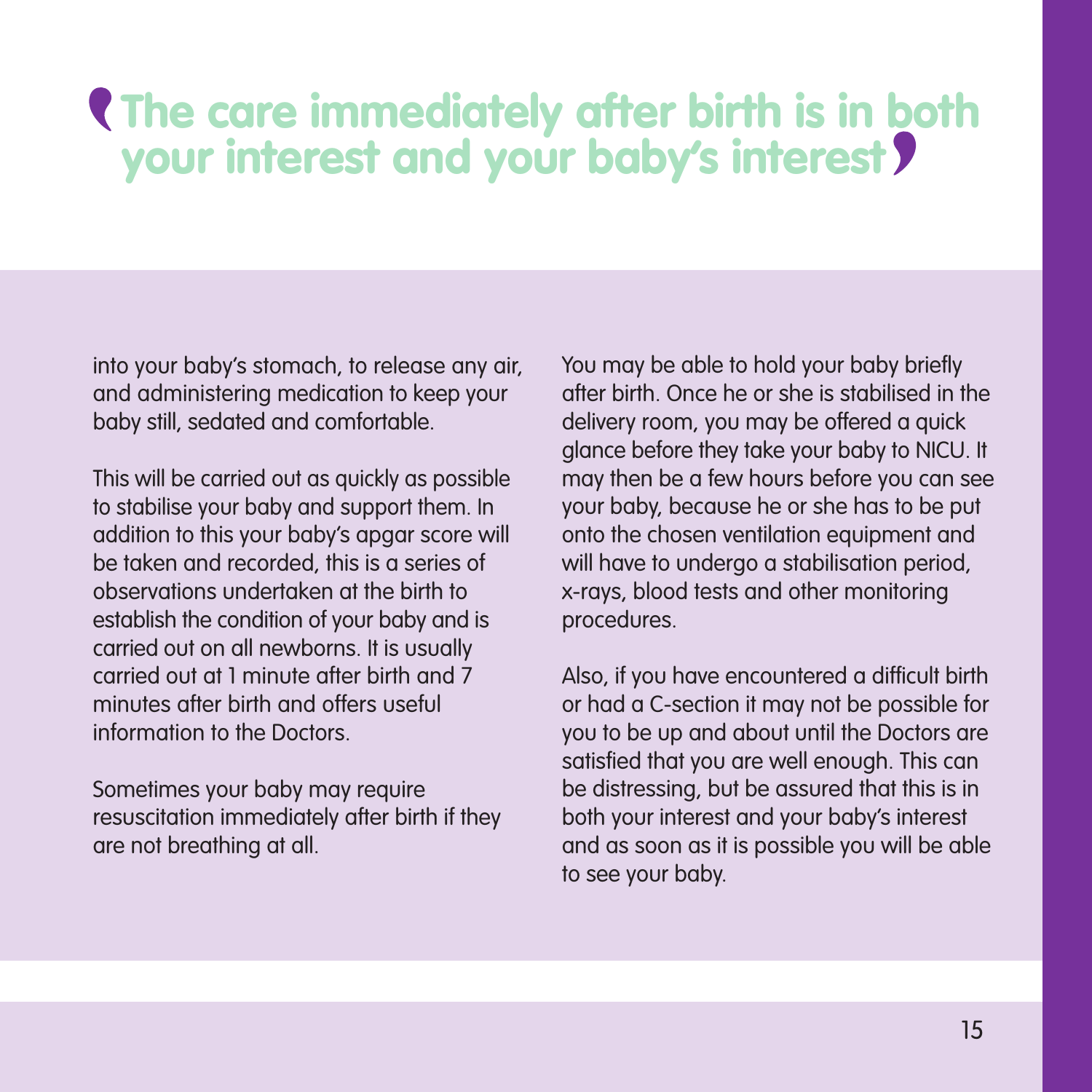### Taking care of your baby over the coming days.



The first 24 hours in NICU can be a critical time for your baby. Your baby will be placed on a ventilator and will be constantly monitored by the doctors and nurses on the unit. There will be a lot of noisy equipment around as well as other sick babies and this can be distressing. The Doctors and nurses will explain what the equipment is doing for your baby and how your baby is doing.

Depending on your baby's needs, the ventilation method could be conventional (standard) or HFOV (High Frequency Oscillatory Ventilation). Sometimes your baby can stabilise quickly, but also his or her condition can deteriorate just as quickly. It is suprising though how well babies often cope with these ups and downs.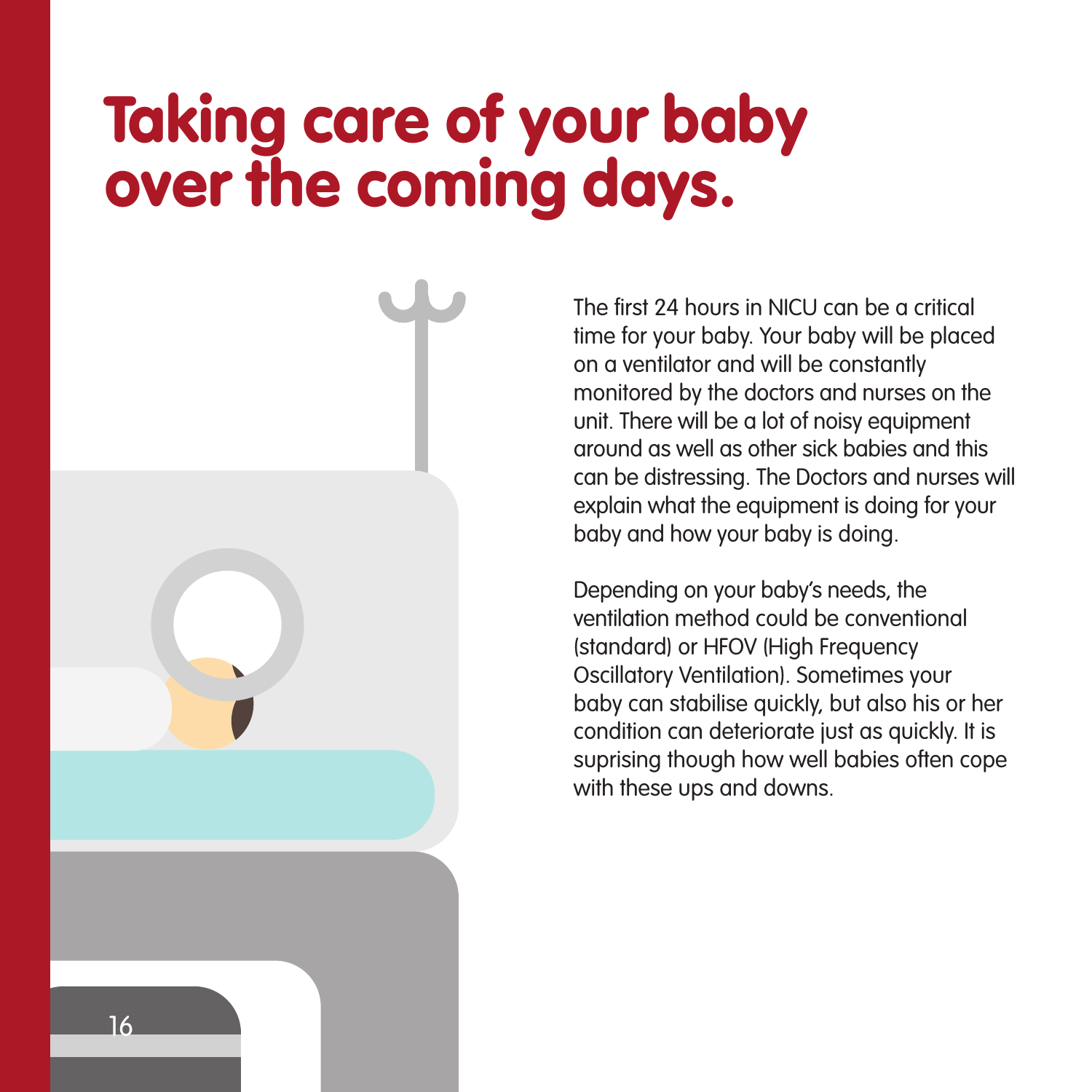#### The Doctors will explain what the equipment is doing for your baby and how they are doing?

Some babies who are placed initially on conventional ventilation may be transferred to HFOV, which is a more 'gentle' form of ventilation and is therefore less likely to damage the residual lung (existing good lung). Your baby may also receive inhaled Nitric Oxide (INO) which assists in the treatment of respiratory failure.

A rescue therapy called ECMO, (Extracorporeal Membrane Oxygenation) may be discussed if your baby is struggling with standard ventilation. This is basically a lung, heart bypass machine. This allows your baby's lungs to rest whilst supporting your baby's life. There are only a few of these machines available in the UK and there is a certain criteria required before your baby can be considered for this treatment, as it is not suitable in all cases.

There is no current medical evidence to support that the use of ECMO is beneficial as a standard treatment for babies with CDH and most centres use the 'Gentle Ventilation' method as described above. However EMCO can be helpful in some cases where indicated.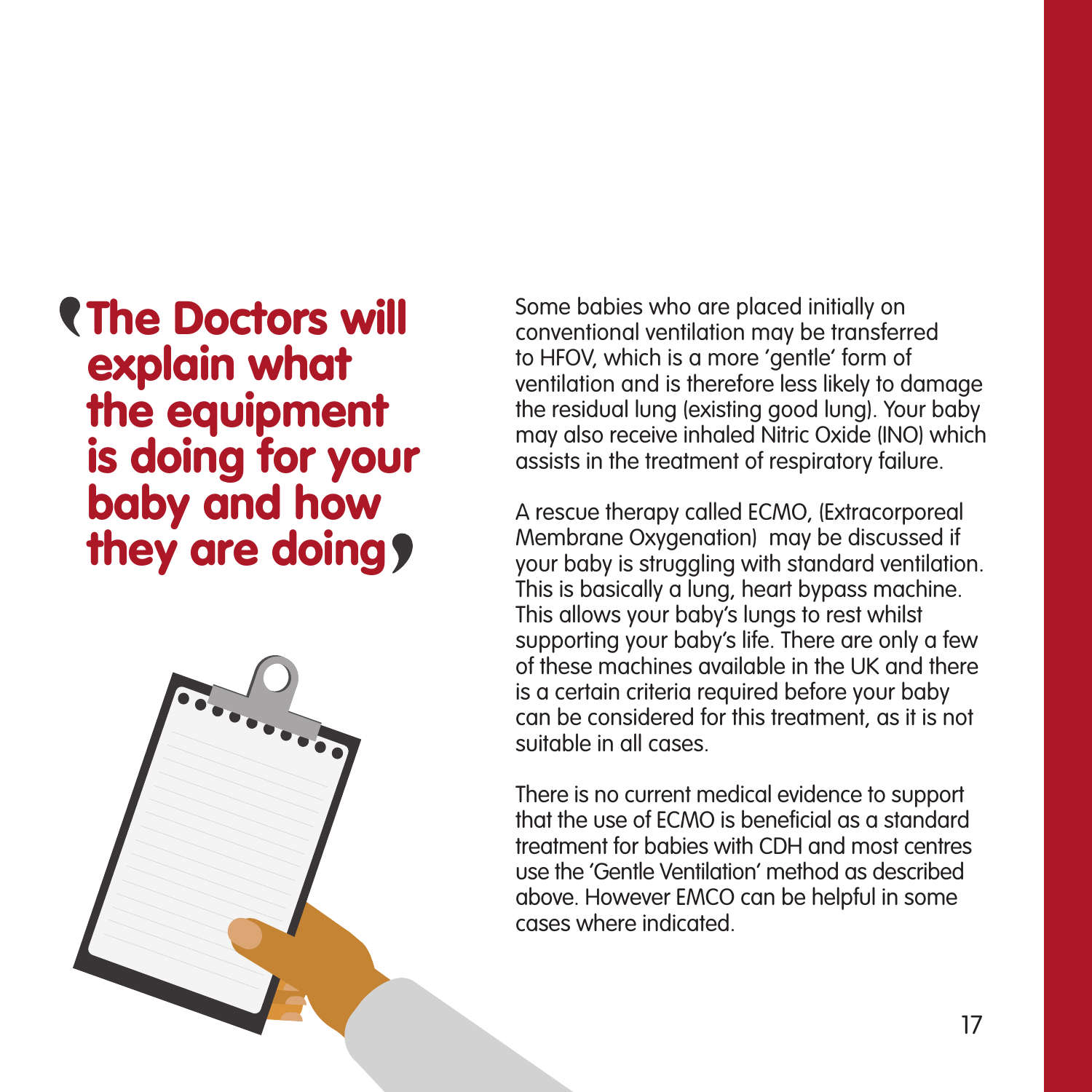# Repairing the hernia.

Once your baby is fully stabilised and the Doctors are happy with your baby's blood gases, oxygen levels and general progress, your baby will undergo surgery to repair the hernia (there is no set timescale for this). The paediatric surgeon will probably have already explained prior to your baby's arrival, of the procedure that will be undertaken, but will explain this again to you prior to the surgery.

The surgeon makes an incision on the side of the body where the hernis is, moves the abdominal contents back to where they should be and repairs the hole in the diaphragm. Sometimes they can repair the diaphragm using a technique that requires making small holes in the skin and surgical equipment with cameras on the end to carry out the repair.

Depending upon the size of the hole, they find in the diaphragm, the surgeon will decide whether to suture (stitch) the hole up or to attach a patch to repair it. The patch is

usually made from a material called 'Gore-tex®', but with new research and development ongoing, a different type of patch may be used. The surgeon will also be able to ensure that there is no other damage, and he can correct any problems he finds at the same time.

You will be fully informed after the operation of how it went and if there were any complications. Your baby will be returned to NICU and be closely monitored whilst recovering from the operation. It is not uncommon for babies to deteriorate after the operation, so be prepared for an emotional time.

If your baby recovers well and his or her condition remains stable, the Doctor's may decide to move baby from NICU to a surgical unit.

The scar left by the operation should fade as your baby grows.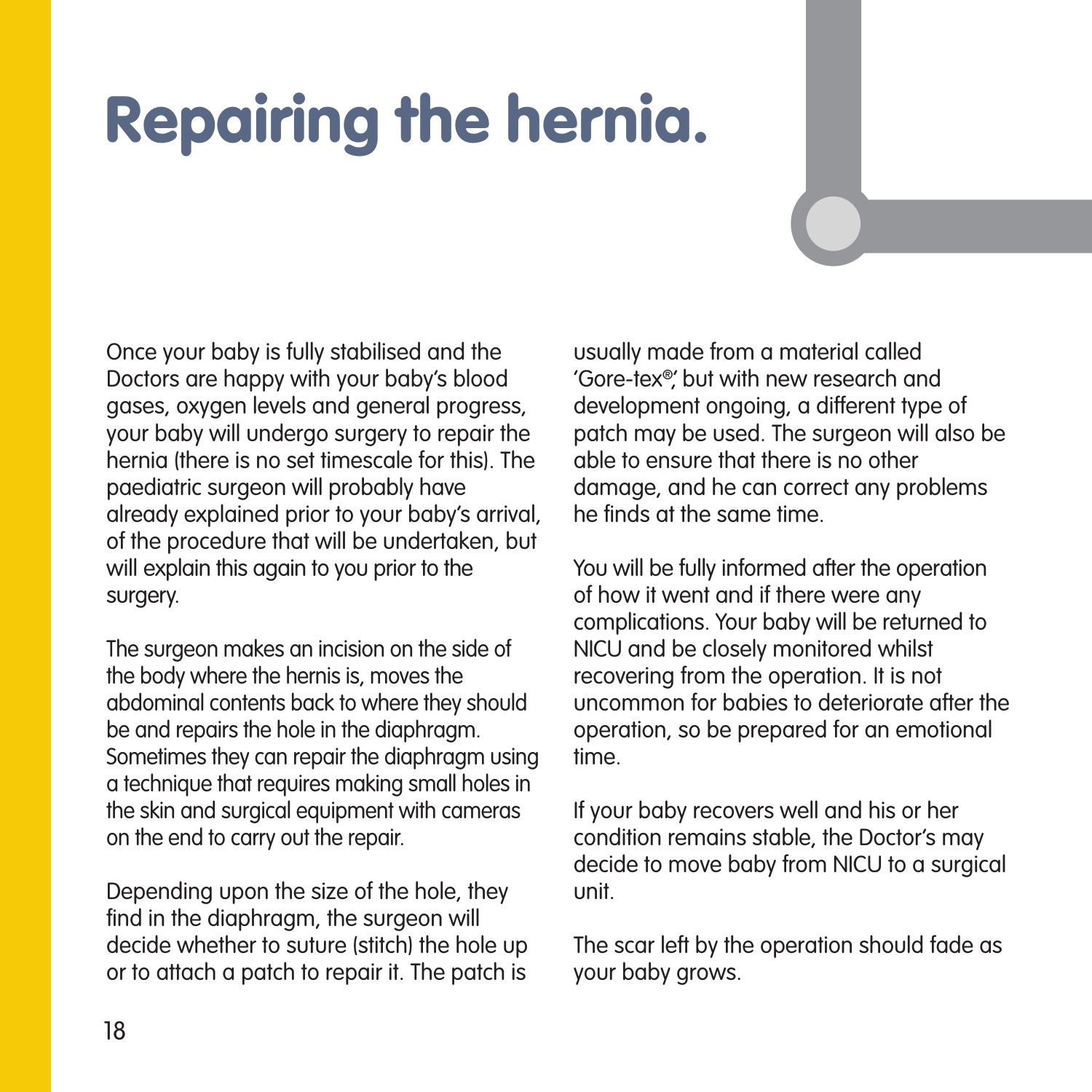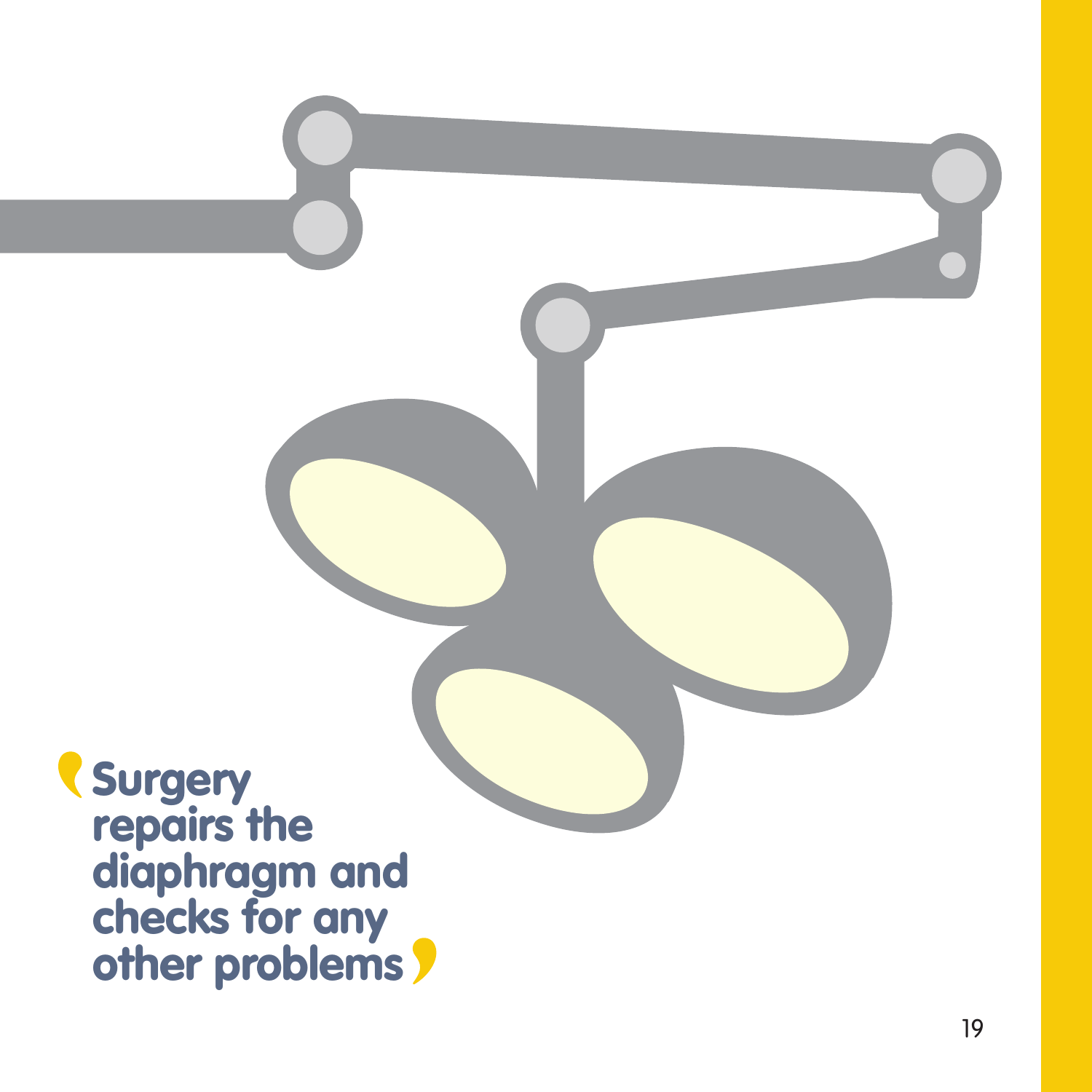# Losing your baby.

Sadly, some baby's lungs are just not compatible with life, which means that no matter how hard the Doctors try to stabilise and care for your baby, all the signs indicate that your baby is extremely poorly and that his or her lungs just can't cope. This is often referred to as respiratory failure and is usually a result of severe lung Hypoplasia (underdevelopment of the lungs).

Sometimes, there are other factors such as heart failure, deterioration during the operation or other complications.

The Doctors and nurses will explain why your baby is deteriorating and will discuss with you what course of treatment can be carried out to attempt to try and improve your baby's condition and what options are available. Unfortunately, there can come a time when the Doctors feel that it is in your baby's best interest to stop treatment because it just isn't working. They should involve you with making decisions. This is never an easy decision for parents or medical professionals to undertake and you will be given as much time and support as you need to make your decision.

Some parents find that their baby lets them

know when the time arrives, as parents can see that their baby is struggling. At this point you may feel that you want all of your family and friends who haven't yet had the chance to meet your newborn to visit the hospital.

The NICU staff will try and fulfil all of your requests with regards to visitors if your baby deteriorates. Remember that most of these units have strict visitor policies and they have to consider the needs of the other babies and their parents, so it is not always possible to accommodate all of your visitors.

It is a good idea to take lots of pictures and videos of your baby and usually the nurses will do this too, as well as keep a little diary of your baby's day to day care for you to take home. You may also be offered a parents room on the unit, so that you can be close to your baby at all times. It can also be arranged for you to have your baby baptised for example on the unit and the nurses will be very supportive in helping you make these arrangements.

When the time comes to remove your baby from the ventilator, you can choose to be present or to wait for the nurses to bring your baby to you.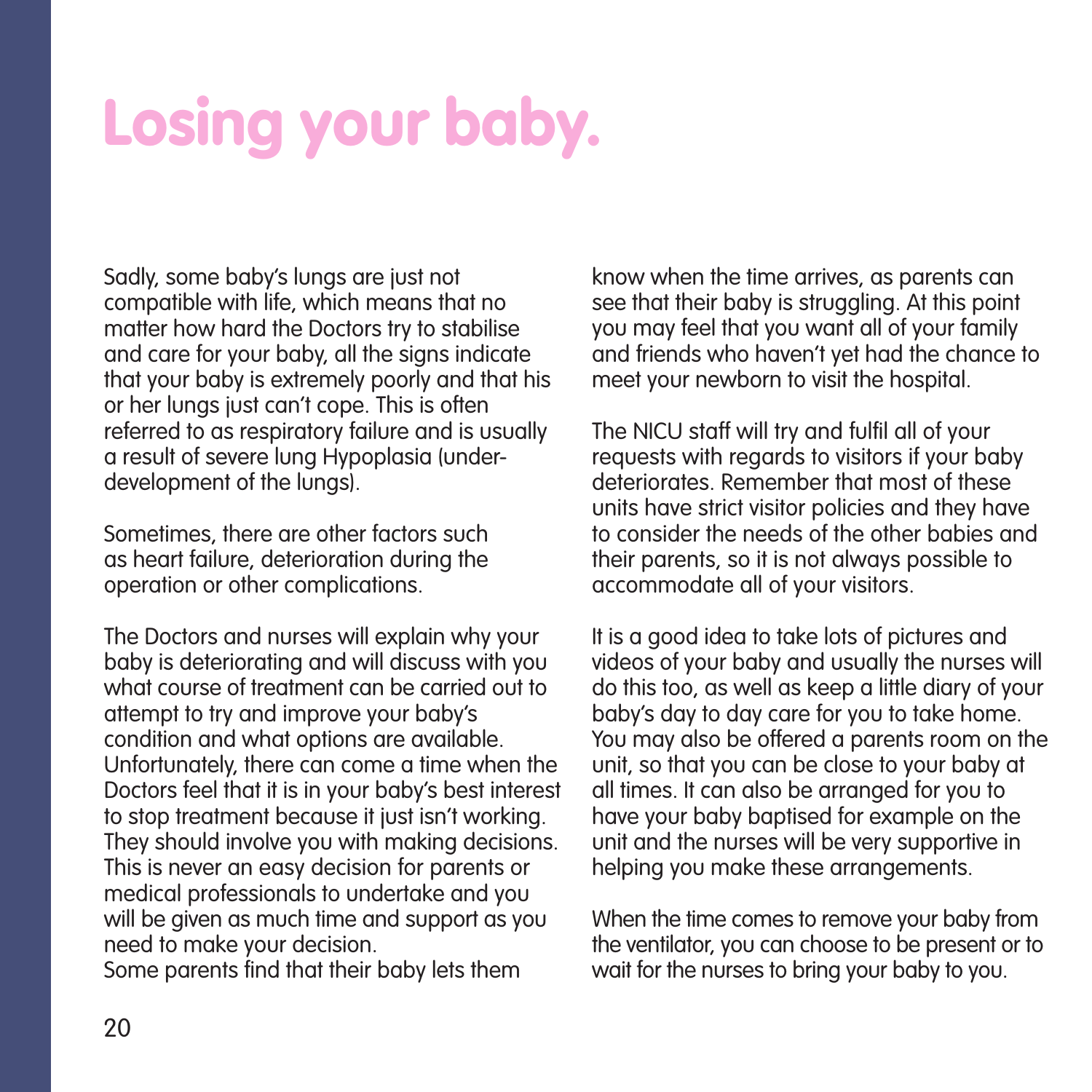This may be the first time you and your partner have actually held your baby and this alone can be extremely overwhelming. You are encouraged to bathe and dress your baby and to hold them and talk to them for as long as possible.

You may also wish to take some footprints or handprints of your baby and some photographs.

The hospital usually give you a 'memory box', containing things like your baby's blanket from their cot, heart monitor pads, diary and photographs and also useful information such as how to register your baby, support group information and funeral arrangements. CDH UK can also provide you with a memory box.

Everyone reacts differently in this situation and there is no right or wrong way of dealing with emotions or feelings. You may find it useful speaking to a hospital counsellor or hospital chaplain if they are available.

Family and friends are also invaluable at this difficult time.

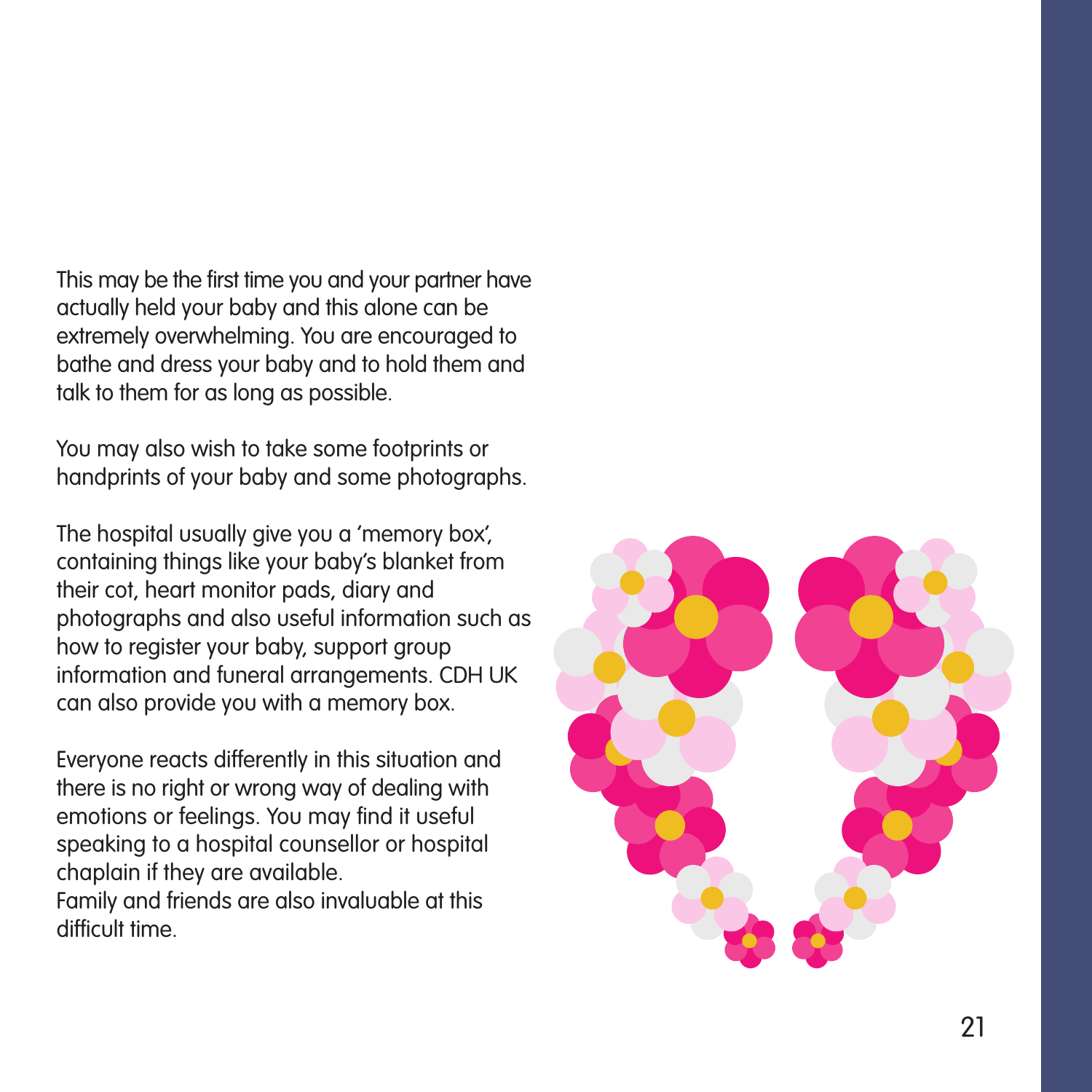## Leaving hospital and living with CDH.



A good outcome is if your baby continues to improve and is transferred to your local special care baby unit and eventually you are able to take your baby home. The length of time your baby will be in hospital can vary from a couple of weeks to over 12 months depending on their progress and recovery.

Once your baby is home you can be expected to receive visits from outreach nurses and health visitors, who will help you with all aspects of your baby's ongoing recovery and issues. If all goes well your baby will have no lasting problems at all and will grow up to be a normal healthy adult. However, here are some of the things your baby may experience as a consequence of CDH:

**•** Feeding issues such as your baby being slow to breast or bottle feed which may affect growth and weight gain and in extreme cases; a failure to thrive.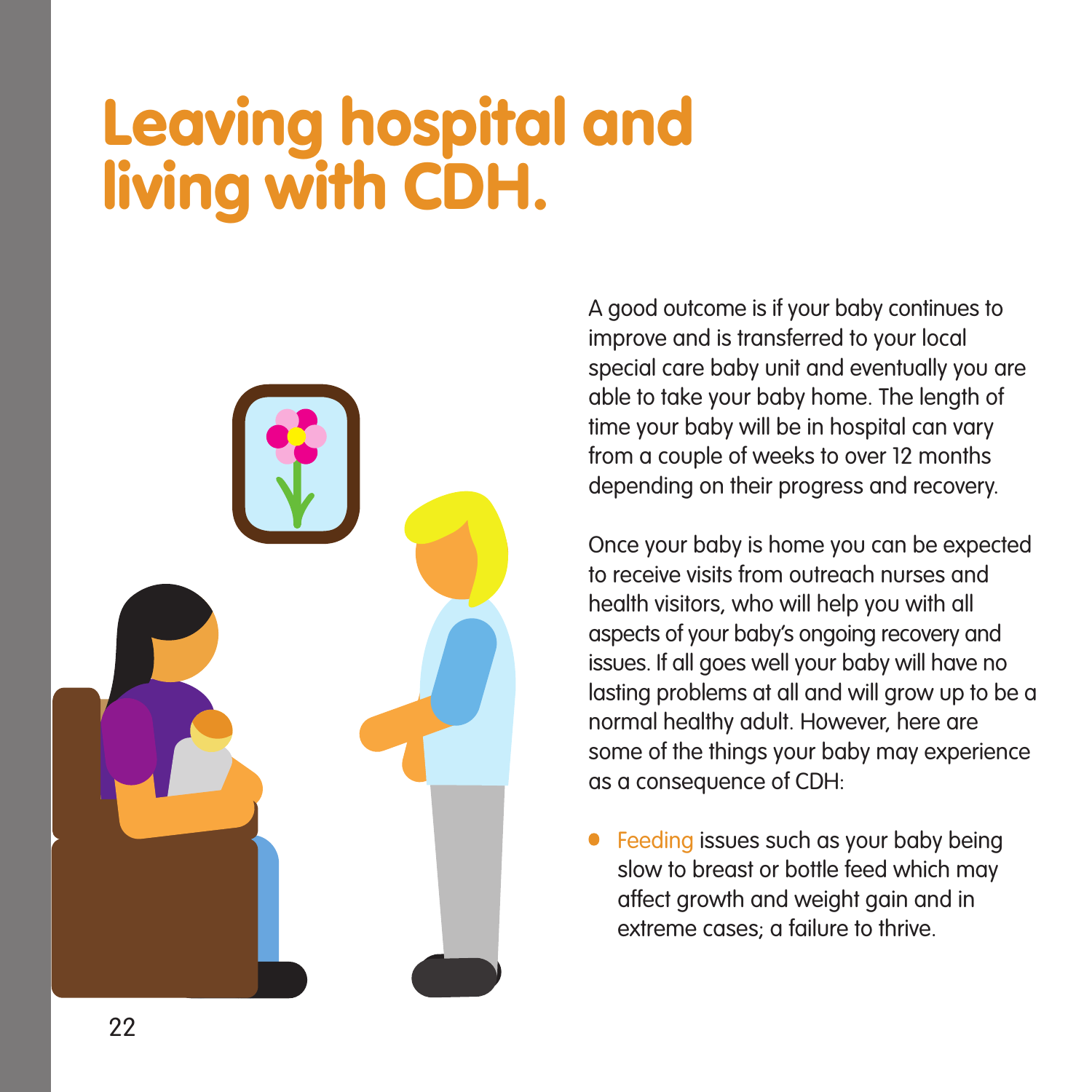Occasionally a tube (NG tube) placed into our baby's nose and down into the stomach is necessary to administer feeds and sometimes medication.

- Reflux Sometime gastric acid flows from the  $\bullet$ stomach into the foodpipe, which can be uncomfortable for your baby and can cause them to bring up feeds. This is usually treated with both feeding techniques and medication. In severe cases a procedure called a nissen fundoplication is carried out to improve the natural barrier between the stomach and the foodpipe. This prevents the flow of acids from the stomach into the foodpipe, and strengthens the valve between the two, which stops acid from backing up into the foodpipe as easily.
- $\bullet$ Scoliosis and chest wall deformities - these are usually monitored over time. In severe cases intervention maybe required. Some children may need to wear a brace.
- Speech and developmental issues that can  $\bullet$ sometimes result from artificial ventilation and long periods of hospitalisation. Your child will normally be referred to a specialist and speech therapist to deal with these issues.
- Hearing loss can occur and nobody knows exactly why this happens. Again, your baby will be monitored throughout childhood by an audiologist (Hearing specialist) with regards to his or her hearing.
- Re-herniation is uncommon, but can be serious if it occurs. The signs that this may have happened are as follows:
	- your baby or child is generally unwell
	- **loss of appetite**
	- **abdominal discomfort and or pain**
	- **difficulty breathing or changes in** breathing pattern
	- vomiting (may contain bowel contents)
	- **sudden high temperature**
	- **change in bowel habits**

This is not a complete list of symptoms and some reherniations are picked up during follow up or investigations.

If you notice any of these signs contact your GP immediately, NHS Helpline or call an ambulance.

**• On-going medical issues** 

 For further information on on-going problems or medical issues please email support@cdhuk.org.uk as we can provide further literature and information upon request. 23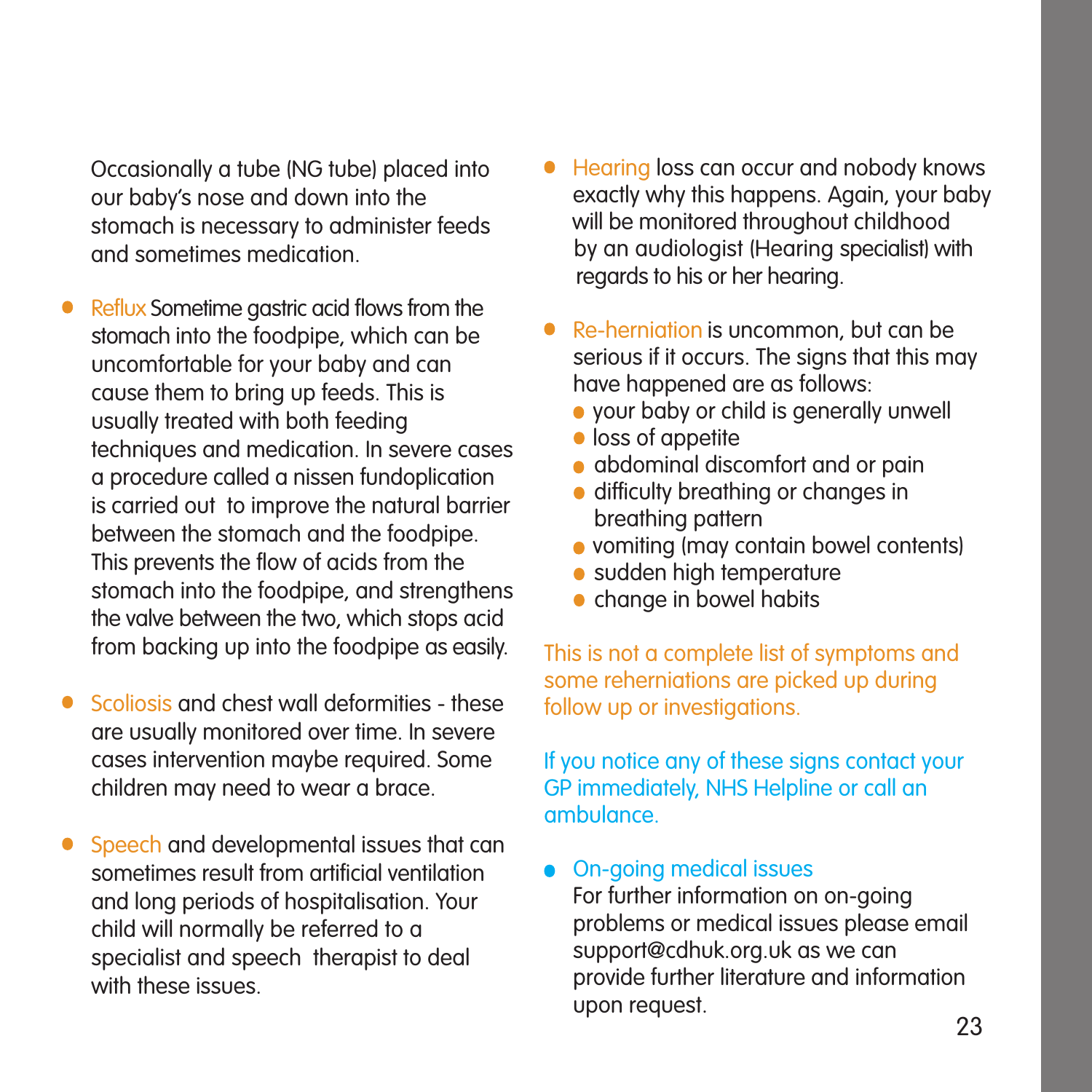## Understanding your emotions and feelings.

There is no right way or wrong way to feel. we are all individuals who cope with situations and emotions in different ways. CDH can also have a huge impact on your family and friends. We have listed below some of the normal emotions that you, your family or even your friends may feel at some point

- Devastation
- Fear
- Sadness
- Anxiety
- Anger ŏ
- Numbness
- Impatience
- **Negativity**  $\bullet$
- **Uselessness**
- **Neglect**
- Guilt

You may have other children who you feel are being neglected because of your time given to your baby and this again is normal.

Having family and friends on hand who can look after them, take them to school and on outings will be helpful and will serve as a distraction until you are with them.

Talking about your baby and how you and your baby are doing with siblings, showing them pictures and videos of your baby and encouraging them to draw a picture or make something for the new arrival can reassure and help them to cope and understand what is happening.

CDH UK can offer you a range of support, from information and advice to simply lending an ear. We can find other parents nearby who have experienced the same situation as you and offer online support. We can help financially through our various schemes (please contact us). We can also put you in touch with other organisations which can help (see useful contacts and websites).

Free professional counselling is also available upon request and subject to application.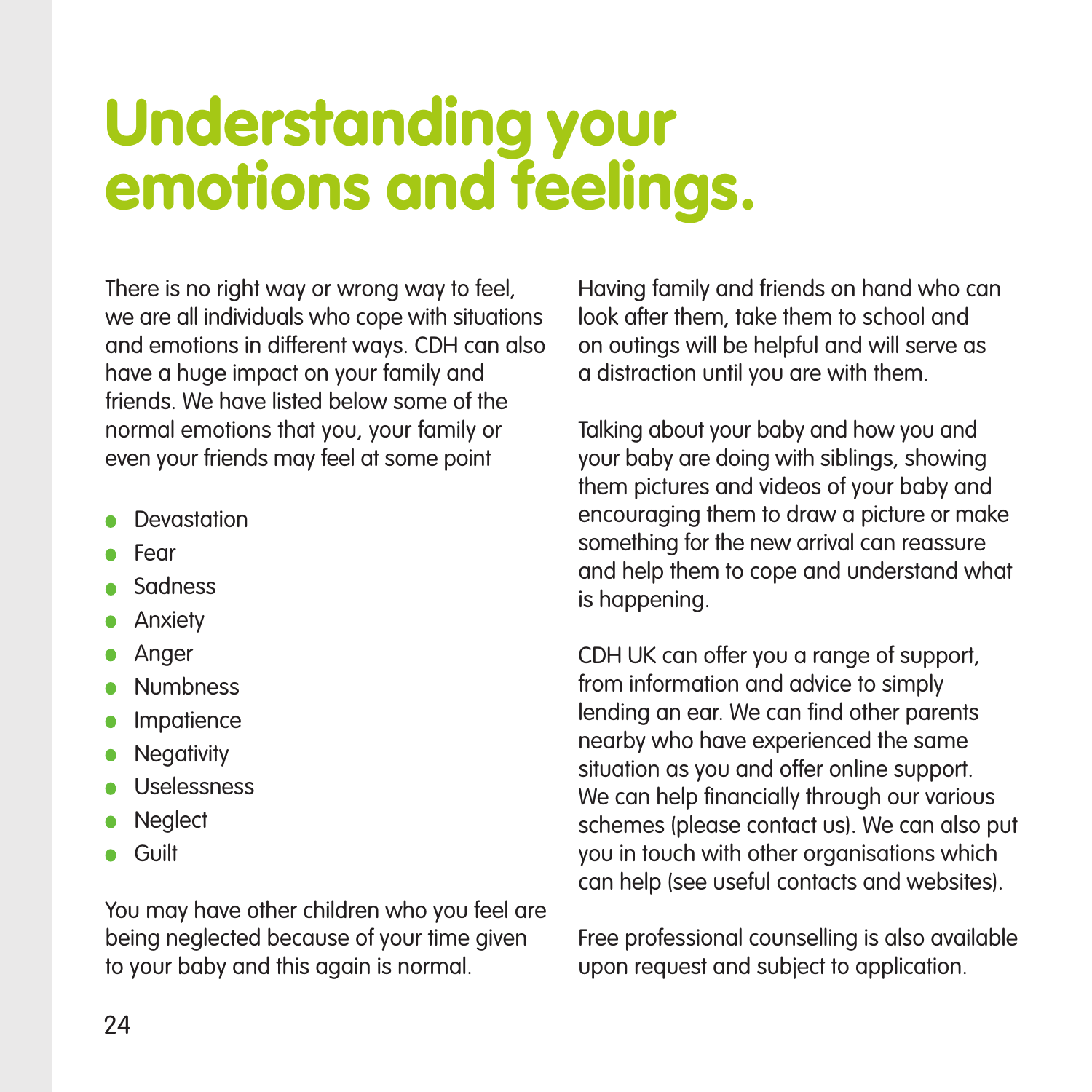**T** Never underestimate the strength of support that family, friends and other parents can provide

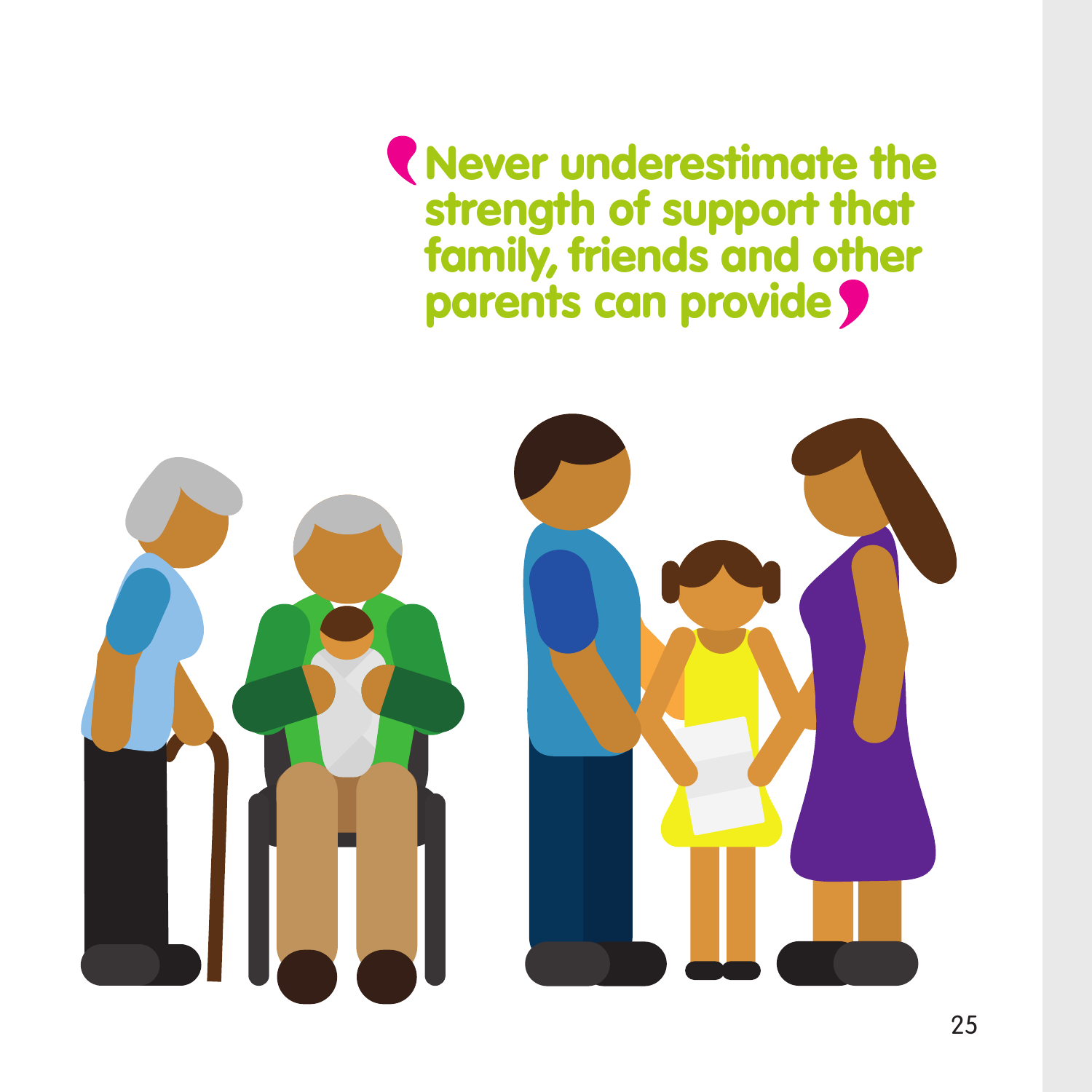### If you have any questions write them down here ready for when you see your consultant.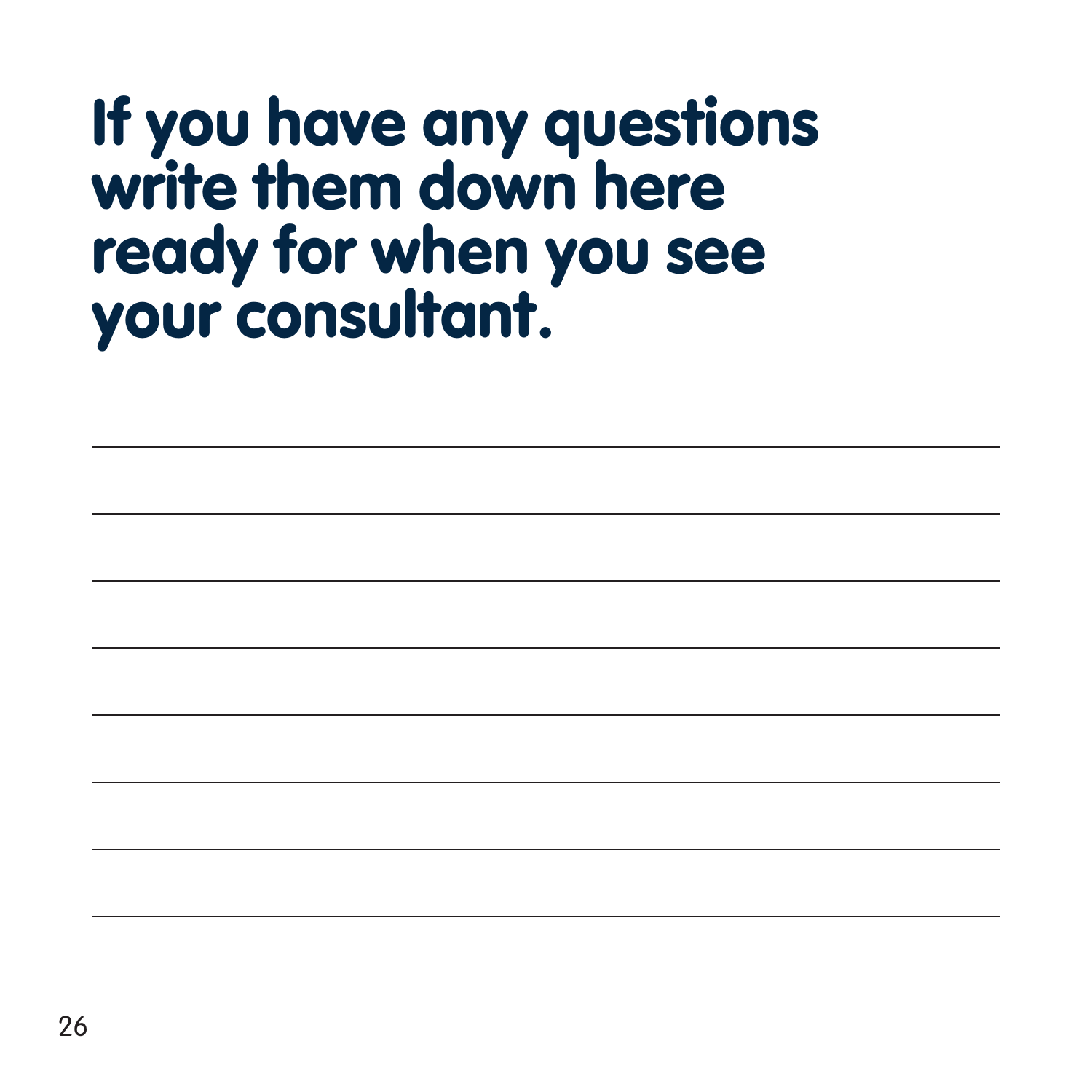#### Helpful Contacts & Links

ARC Antenatal results and choices www.arc-uk.org Asthma UK www.asthma.org.uk Bliss - Baby Life Support Systems www.bliss.org.uk Bounty - Support for new parents www.bounty.com British Heart Foundation www.bhf.org.uk CDH UK webshop www.giveasyoulive.com Child Bereavement UK www.childbereavement.org.uk Contact www.contact.org.uk Ebay for charity CDH page www.charity.ebay.co.uk/CDH-UK/125342 Medical Research Articles www.bmj.com Scoliosis Association (UK) www.sauk.org.uk Stillbirth And Neonatal Death Society (SANDS) www.uk-sands.org Just Giving www.justgiving.com/cdhuk Enthuse www.enthuse.com/cdhuk

#### Follow us on Social Media

https://www.facebook.com/CDH.UK.SUPPORT Instagram: @CDHUK Twitter: @CDHUK\_CHARITY YouTube CDH UK Tick Tok @cdhuk Linkedin CDH UK - The Congenital Diaphragmatic Hernia Charity